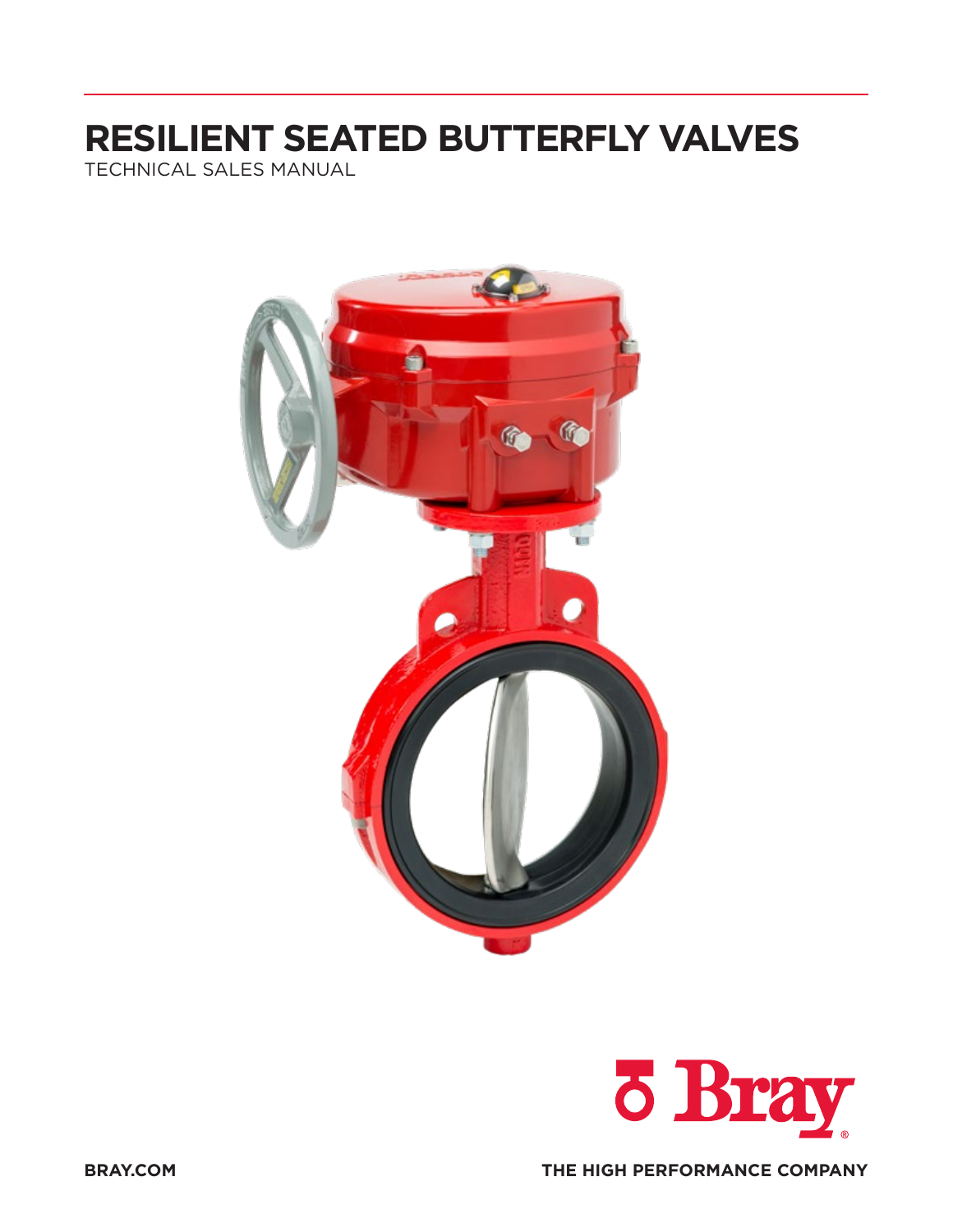# o Bray

# **Contents**

| Reduced Disc Diameter Bray Series 30/31/3A Valves 6               |
|-------------------------------------------------------------------|
|                                                                   |
| Series 20/21 and 30/31/3A Torques Imperial (Lb-Ins). 8            |
| Series 20/21 and 30/31/3A Torques Metric (Nm) 9                   |
| Series 32/33, 35/36 Torques Imperial (Lb-Ins) 10                  |
| Series 32/33, 35/36 Torques Metric (Nm). 10                       |
| Series 22/23 Torques Imperial (Lb-In) and Metric (Nm). 11         |
|                                                                   |
|                                                                   |
|                                                                   |
| Series 20/21 - Valve Sizing Coefficient (Cv) 15                   |
| Series 22/23 - Valve Sizing Coefficient (Cv) 15                   |
| Series 30/31/31H/3A/3AH/31U - Valve Sizing Coefficient (Cv) 16    |
| Series 32/33/35/36/35F/36H - Valve Sizing Coefficient (Cv) 16     |
| Series 20/21 - Valve Sizing Coefficient (Kv) 17                   |
| Series 22/23 - Valve Sizing Coefficient (Kv) 17                   |
| Series 30/31/31H/3A/3AH/31U - Valve Sizing Coefficient (Kv) 18    |
| Series 32/33/35/36/35F/36H - Valve Sizing Coefficient (Kv) 18     |
| Examples of Typical Flange to Valve Bolting* 19                   |
|                                                                   |
| Series 20/21 - Standard Metal Specifications 23                   |
| Series 22/23 - Standard Metal Specifications. 23                  |
| Series 30/31, 31H, 3A/3AH, 31U - Standard Metal Specifications 24 |
| Series 32/33, 35/36, 35F, 36H - Standard Metal Specifications 25  |

All statements, technical information, and recommendations in this bulletin are for general use only. Consult Bray representatives or factory for the specific requirements and material selection for your intended application. The right to change or modify product design or product without prior notice is reserved.



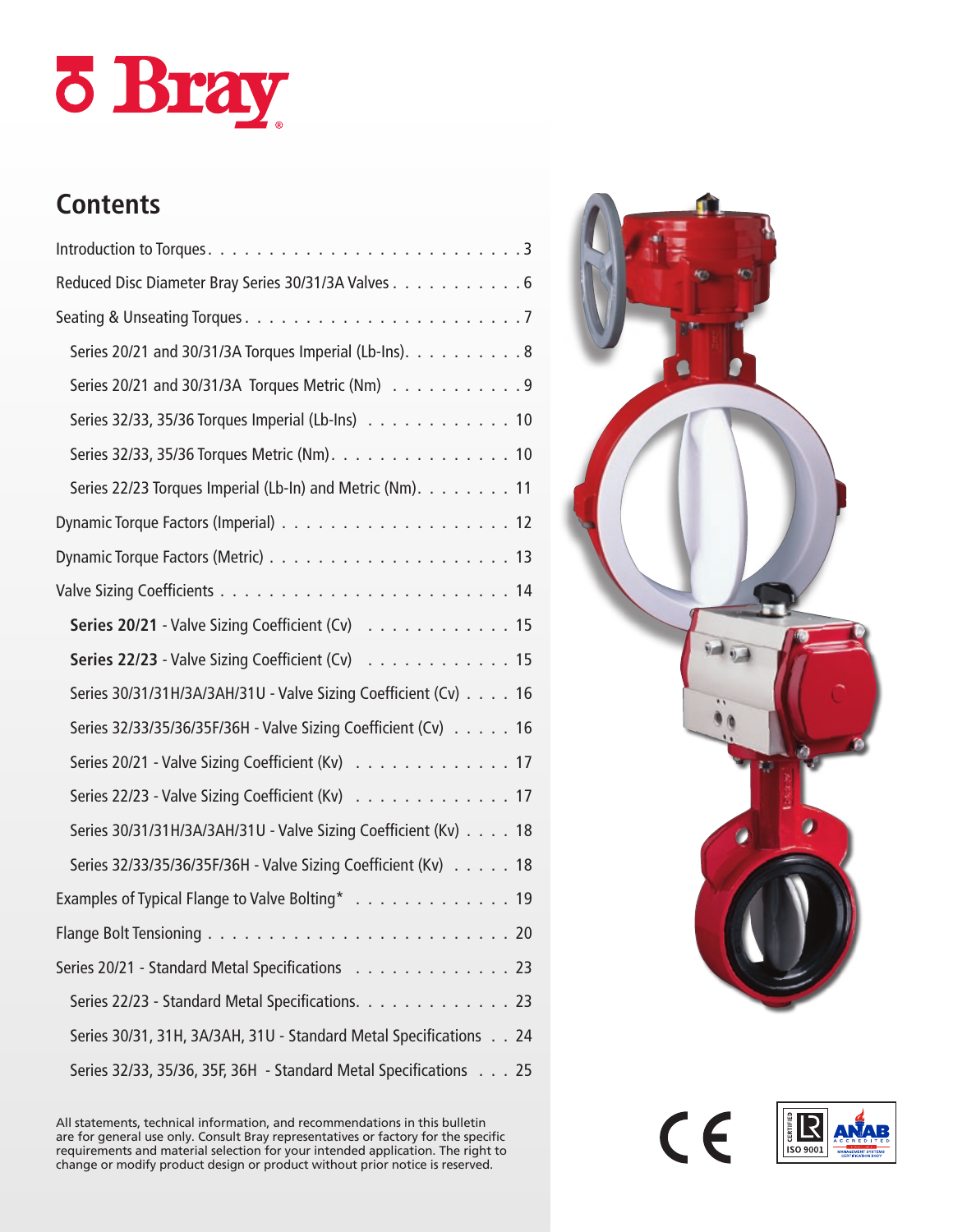<span id="page-2-0"></span>

# **Torques**

#### **INTRODUCTION TO TORQUES**

There are a number of torques which butterfly valves may experience such as:

- **Tsu - Seating and Unseating Torque**
- **T<sub>a</sub>** Dynamic Torque Resulting from fluid flow
- **Tbf – Bearing Friction Torque**
- **T<sub>ss</sub> Stem Seal Friction Torque**
- **Te – Eccentricity Torque resulting from disc offset from centerline of stem (either single, double or triple offset)**
- **Th – Hydrostatic Torque**

**Factors which influence the butterfly valve torque values shown above are:**

Type of Seat and Seat Material

Interference of Seat I.D. and Disc O.D.

Shaft Diameter

Valve Diameter

Bearing Coefficient of Friction

Angle of Opening

Shut-off Pressure

Fluid Velocity

Disc Shape and Configuration

Piping System and Location/Orientation of Valve in Pipe Line

System Head Characteristics

Physical Size of Disc/Shaft Obstructing Flow

Disc Edge Finish

With respect to Butterfly Valves, the two major conditions for determining total valve operating torque  $(T<sub>T</sub>)$  exists as follows:

#### **CASE I** (Angle =  $0^\circ$ , Disc in Closed Position)  $T_{T} = T_{h} + T_{bf} + T_{ss} + T_{su}$

#### **Analyzed**

Total Torque for Case I using a symmetrical disc butterfly valve is the sum of hydrostatic torque, bearing friction torque, stem seal, friction torque, and seating/unseating torque.

#### A. Hydrostatic Torque (T<sub>b</sub>)

We will ignore discussion of the hydrostatic torque values as they are generally insignificant compared to the seating/unseating, bearing friction and stem seal torque values (the safety factor applied to seating/ unseating, stem seal friction and bearing friction torque values more than compensates for the hydrostatic torque which is usually less than 2% of these total torques).

#### **B. Bearing Friction Torque (T<sub>be</sub>)**

Bearing friction torque occurs because pressure forces against the disc are transmitted to the stem. As the stem is forced against the bearing supports, bearing friction torque is created between the stem material and the support material as the stem is turned. Bearing friction torques are normally included in the seating/unseating torque values.

#### **Bearing friction torques can be determined by using the following equation:**

 $T_{\text{bf}}$  = .785 C<sub>f</sub> D<sub>v</sub><sup>2</sup>(d/2) ∆P

#### **Where:**

- **T**<sub>bf</sub> = Bearing Friction Torque
- $C<sub>f</sub>$  = Coefficient of Friction (approximately .25 for non-corroded stem to cast iron body) (dimensionless).
- **D**<sub>v</sub> = Valve Diameter (Inches)
- **d =** Diameter of Shaft (Inches)
- ∆**P =** Pressure Differential (psi)
- **C. Stem Seal Friction Torque (T.)**

For all practical purposes stem seal friction torque values are insignificant when compared to seating/unseating and bearing friction torques. Stem seal friction torques are normally included in the seating/unseating torque values.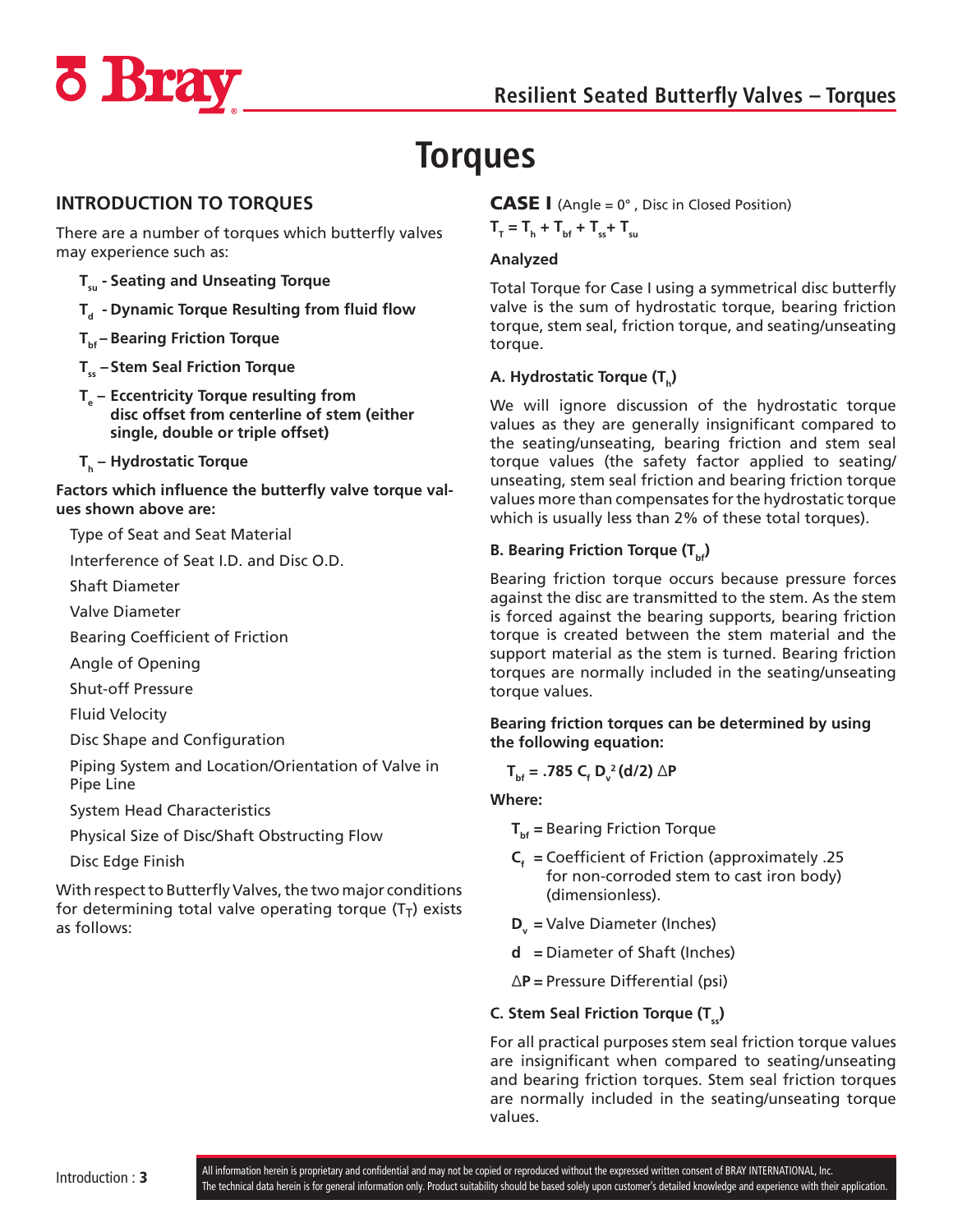

## **Resilient Seated Butterfly Valves – Torques**

#### **D. Seating/Unseating Torques (T.)**

The seating/unseating torque value  $(T_{s}$ ) is a function of the pressure differential, the seat material's coefficient of friction, the finished surface of the disc edge, the amount of interference between the seat I.D. and disc O.D. when flanged in piping, the seat thickness, and the type of service (media) for which the valve is being used. In determining the  $T_{\text{su}}$  values for Bray resilient seated butterfly valves, Bray has developed Seating/Unseating Torque Charts incorporating all bearing friction and stem seal friction torques for three classes of services for both the valves with standard discs (rated to full pressure) and for valves with reduced diameter discs (rated for 50 psi [3.5 bar]). The three service classes are:

#### **Class A – Non-Corrosive, Lubricating Service**

**Class B – General Service**

**Class C – Severe Service**

Please review the guidelines for each class in the technical manual when determining which Seating/Unseating Torque Class should be used. Most butterfly valves are used in Class II, General Service applications.

#### **E.** Total Torque  $(T_7)$

The total torque values for Bray symmetrical disc valves for Case I applications are shown in the Seating/ Unseating Torque Charts within this manual.

CASE II (Disc in Partial To Full Opening Position)

 $T_{T} = T_{\text{bf}} + T_{\text{ss}} + T_{\text{d}}$ 

The total Torque for Case II using a symmetrical disc butterfly valve is the summation of bearing friction torque, stem seal friction torque and dynamic torque.

#### **A. Bearing Friction Torque (T<sub>bf</sub>)**

See Case I discussion. This torque value is normally included in the Dynamic Torque Value.

#### **B. Stem Seal Friction Torque (T<sub>n</sub>)**

See Case I discussion. This torque value is normally included in the Dynamic torque value.

#### **C. Dynamic Torque (T<sub>a</sub>)**

In a symmetrical disc design, dynamic torque occurs between the closed position, 0° and the full open position, 90°. With the disc in the partially open position, velocity of the fluid passing the leading disc edge is less than the velocity passing the trailing edge. This variance in velocity past the leading disc edge and trailing disc edge results in an unbalanced distribution of pressure forces on the upstream side of the face of the disc. The total pressure forces acting perpendicular to the disc face on the leading edge half of the disc are greater than the total pressure acting perpendicular on the trailing half of the disc. This uneven distribution of pressure on the disc face (exists on both sides of the disc) results in a torsional force which tries to turn the disc to the closed position **(Figure 1)**. This torsional closing force can become greater than the seating/unseating torque value depending on the valve angle of opening and differential pressure.

To determine dynamic torque, the following equation is applied:

$$
\mathbf{T}_{\mathbf{d}} = \mathbf{C}_{\mathbf{d}\mathbf{t}} \mathbf{d}^3 \triangle \mathbf{P}
$$

**Where:**

- $T<sub>d</sub>$  = Dynamic Torque (lbs- in).
- $C_{\text{dt}}$  = Coefficient of Dynamic Torque (based on disc shape and angle of opening) (dimensionless)
- **d** = Diameter of Disc (Inches)
- ∆**P** = Pressure Differential Across Valve (psi)



## **Figure 1 - Pressure Distribution**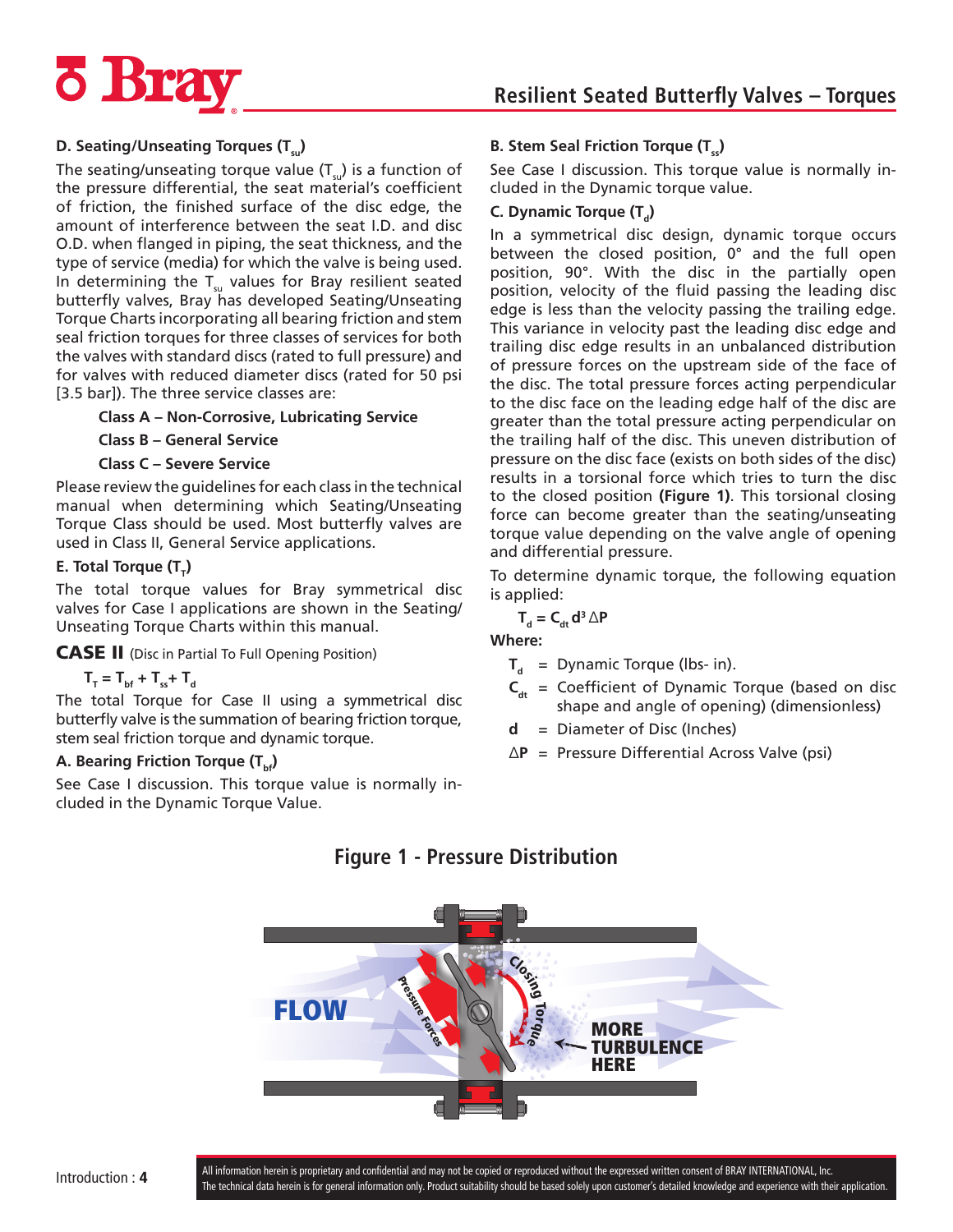

As shown in **Figure 2**, coefficient of dynamic torque for Bray's symmetrical disc valves is at 0**°** angle of opening and increases until the angle of opening reaches 75**°**-80**°**, where it then decreases to a zero value at full open (90**°**) (no internal friction factors considered, just dynamic torque only).

One final comment about dynamic torque is that one may minimize the dynamic torque by the orientation of the valve (stem horizontal or vertical) in the pipeline as well as by the location (distance) in the pipeline from elbows, other valves, etc. (See Bray Resilient Seated BFV Operations and Maintenance Manual).

#### **D. Total Torque (T<sub>T</sub>)**

The total torque required for operating a Bray symmetrical disc butterfly valve at an angle opening between 0**°** and 90**°** is shown in the Dynamic Torque section of this manual. Note that the dynamic torque includes all internal friction torque values.

#### **CONCLUSION**

In most applications for butterfly valves, especially 20˝ (DN 500) or smaller, the maximum torque required to operate the valve will be seating/unseating torque. However, dynamic torque should be considered particularly in:

- Control applications using larger valves (24˝ [DN600] and above) where the disc is maintained in the open position
- Applications using larger valves (24˝ [DN 600] and above) where the velocity is high (16 ft./sec [4.9m/sec]).

#### **Figure 2 - Angle of Opening**

The  $C_{\text{at}}$  value for Bray symmetrical disc valves are approximately:



Introduction : 5 All information herein is proprietary and confidential and may not be copied or reproduced without the expressed written consent of BRAY INTERNATIONAL, Inc. The technical data herein is for general information only. Product suitability should be based solely upon customer's detailed knowledge and experience with their application.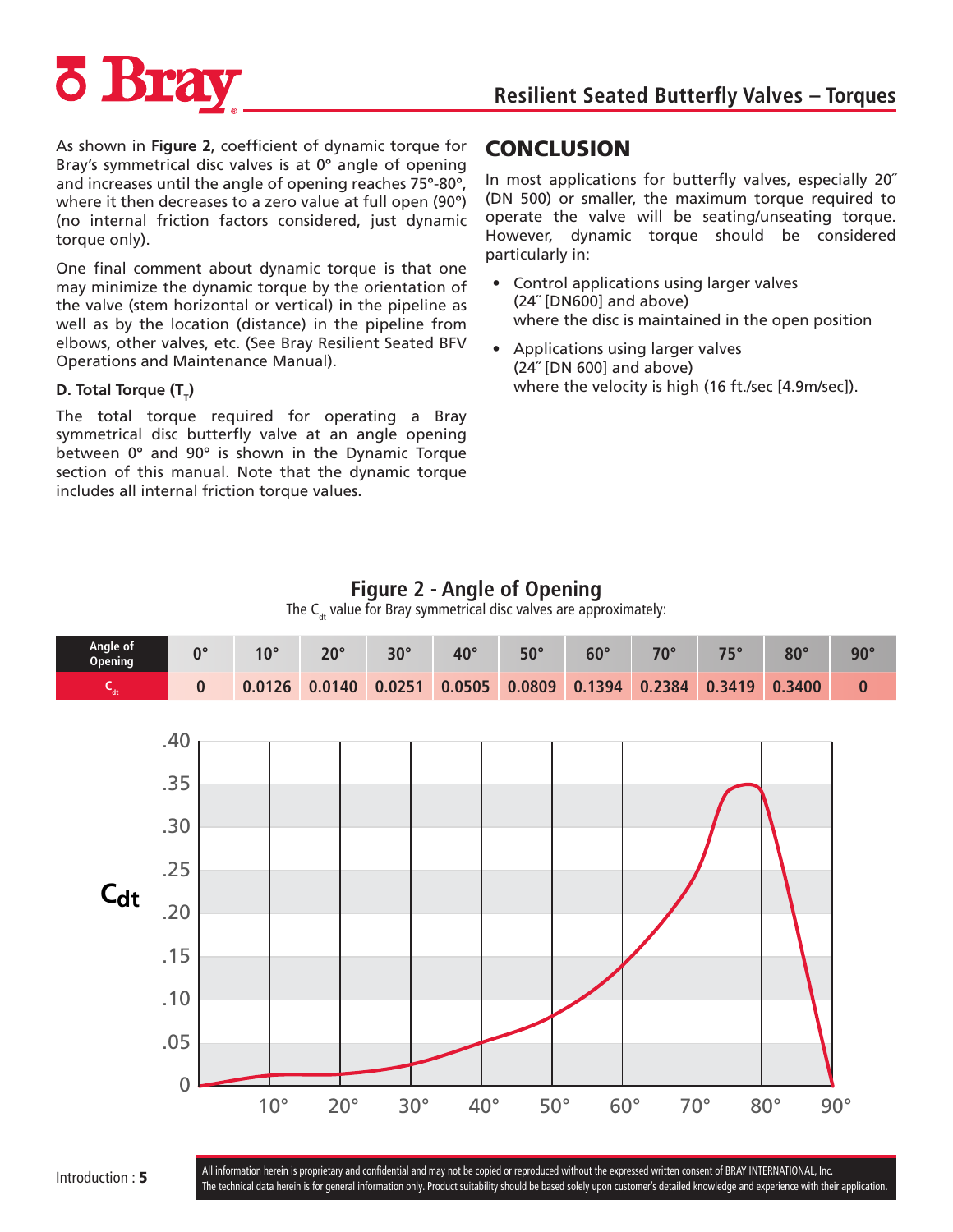<span id="page-5-0"></span>

## **REDUCED DISC DIAMETER BRAY SERIES 30/31/3A VALVES**

Bray offers a reduced disc diameter for 4"-20" for Series 30, 31 and 3A valves. The purpose of reducing the disc diameter is to decrease the seating/unseating torques and extend the seat life on low pressure applications.

By reducing the disc diameter, the interference between the disc O.D. and seat I.D. is decreased and the valve pressure rating, which is a function of this interference, is reduced to 50 PSI. Less interference between the disc and seat results in reduced seating/unseating torques. Lower seating/unseating torque may allow for the use of a smaller actuator on the valve. In other applications where abrasive dry bulk materials such as cement, sugar, plastic, pellets, flour, etc., are generally pneumatically conveyed at 50 PSI or less, the reduced disc diameter not only reduces the seating/unseating torque but, very importantly, usually significantly increases the service life of the seat.

Bray does the following to differentiate reduced diameter discs from full diameter discs:

**Metal Discs:** An " R " is stamped above the part number

**Nylon 11 Coated Discs:** Discs are differentiated by the color of the Nylon 11:

**Grey** – Full Disc Diameter

**White** – Reduced Disc Diameter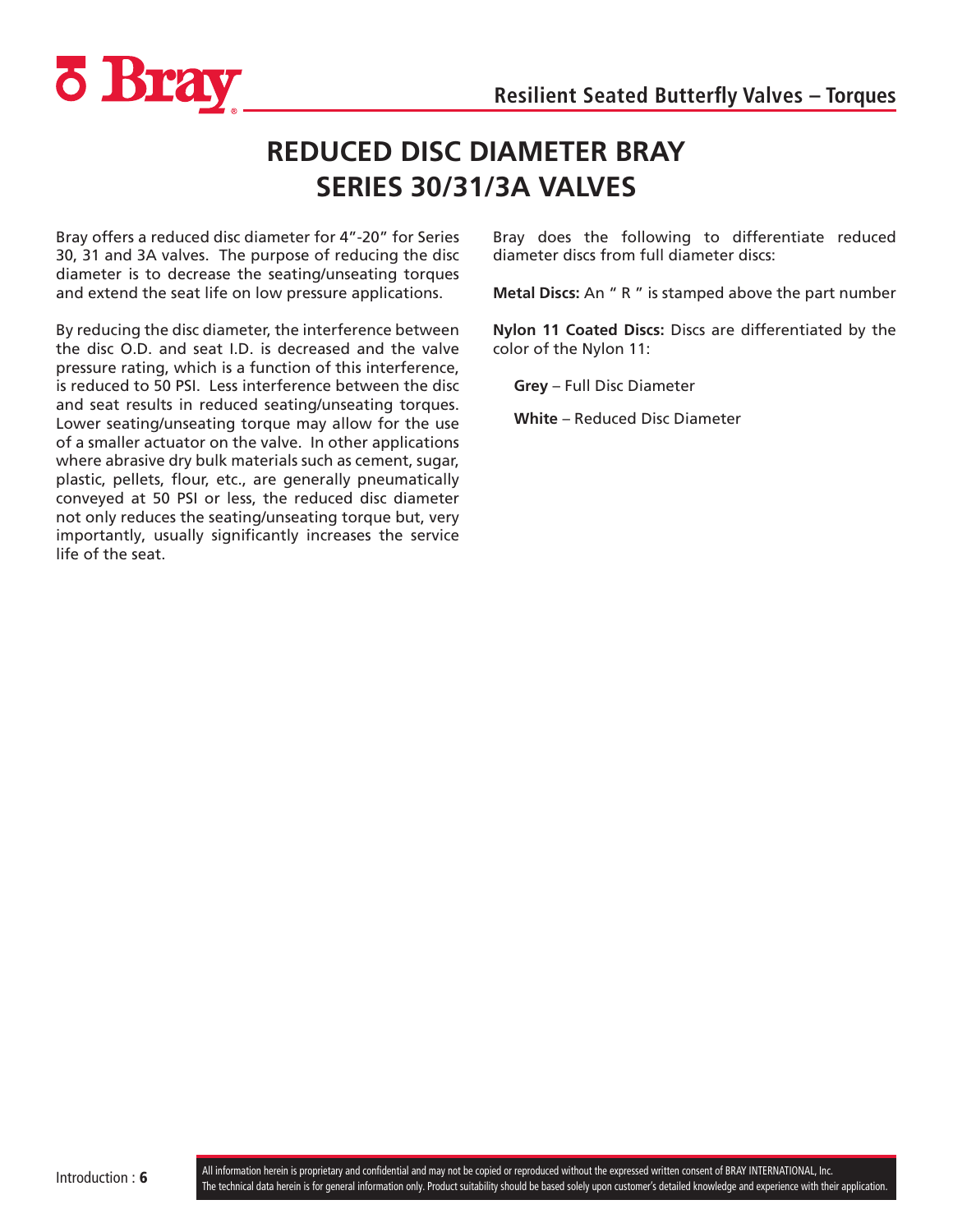<span id="page-6-0"></span>

## **SEATING & UNSEATING TORQUES**

Bray has developed Seating/Unseating Torque Charts for three Classes of Service for its valves with standard discs (rated for full pressure) and for valves with reduced diameter discs (rated for 50 PSI / 3.5 bar.).

The guidelines for selecting a Class to be used for determining a valve's seating/unseating torque are given below. Each valve application should comply with all five Class characteristics in order to be qualified for that Class.

| <b>Characteristics of</b>                                 | <b>Class A</b>                     | <b>Class B</b>                               | <b>Class C</b>                                                           |
|-----------------------------------------------------------|------------------------------------|----------------------------------------------|--------------------------------------------------------------------------|
| <b>Application</b>                                        | Non-Corrosive, Lubricating Service | <b>General Service</b>                       | Severe Service                                                           |
| <b>Media Type</b>                                         | Lubricating hydrocarbons;          | Water; aqueous processes; all                | Dry, non-lubricating such as air,                                        |
|                                                           | Aqueous processes and Water        | other aqueous liquids including              | dry gas, cement, pneumatic                                               |
|                                                           | (See Note 1)                       | salt water; Lubricating gases                | conveying mediums                                                        |
| <b>Corrosion</b><br>by Media                              | Insignificant if any               | No major corrosion or deposits<br>from media | Can incur significant<br>corrosion such as Ductile Iron<br>disc in water |
| <b>Chemical</b><br><b>Reactions of Media</b><br>with Seat | Insignificant if any               | Only minor or insignificant in<br>nature     | Reactions causing swelling and<br>hardness occur                         |
| <b>Media</b>                                              | 45° to 160°F                       | Within seat temperature limits,              | Near or at seat temperature                                              |
| <b>Temperature</b>                                        | (7° to 71°C)                       | not near limits                              | limits                                                                   |
| <b>Frequency of</b>                                       | Once weekly or more frequently     | Minimum once every 3-6 weeks,                | Infrequently, sometimes not                                              |
| <b>Valve Cycling</b>                                      |                                    | or more frequently                           | cycled for long periods                                                  |

#### **NOTE:**

- 1. For aqueous processes and water, Class A torques may be used only if a Nylon 11 coated disc is selected and all other Class A characteristics apply. Otherwise, Class B torques should be used.
- 2. All the material trims may be classified into Class A, B, or C except Series 20/21 valves with a PTFE Lined Elastomer seat, PTFE molded disc/stem, or rubber molded disc/stem. These trims must always use Class C Seating/Unseating Torque Values unless they are used only in a throttling application. Valves with bonded seats must always be classified as Class C.
- 3. If a valve is used strictly in a throttling application, that is, it is never put in the closed position but throttled between 20° and 80°, then Class A torques may be used provided you have checked to see that dynamic torques do not exceed the Class A torque values.
- 4. With the exception of dry, non-lubricating medias, one is usually safe electing to use Class B torques for sizing actuators for all other valve service applications. Seating/Unseating Torque values shown include friction bearing torques for stated differential pressure.
- 5. Dynamic Torque values are not considered. See the Dynamic Torque chart in this manual for determination of Dynamic Torque.
- 6. Do not apply a safety factor to torque values when determining actuator output torque requirement.
- **7. For 3-way assemblies where one valve is opening and another is closing, multiply torque by a 1.5 facto**r.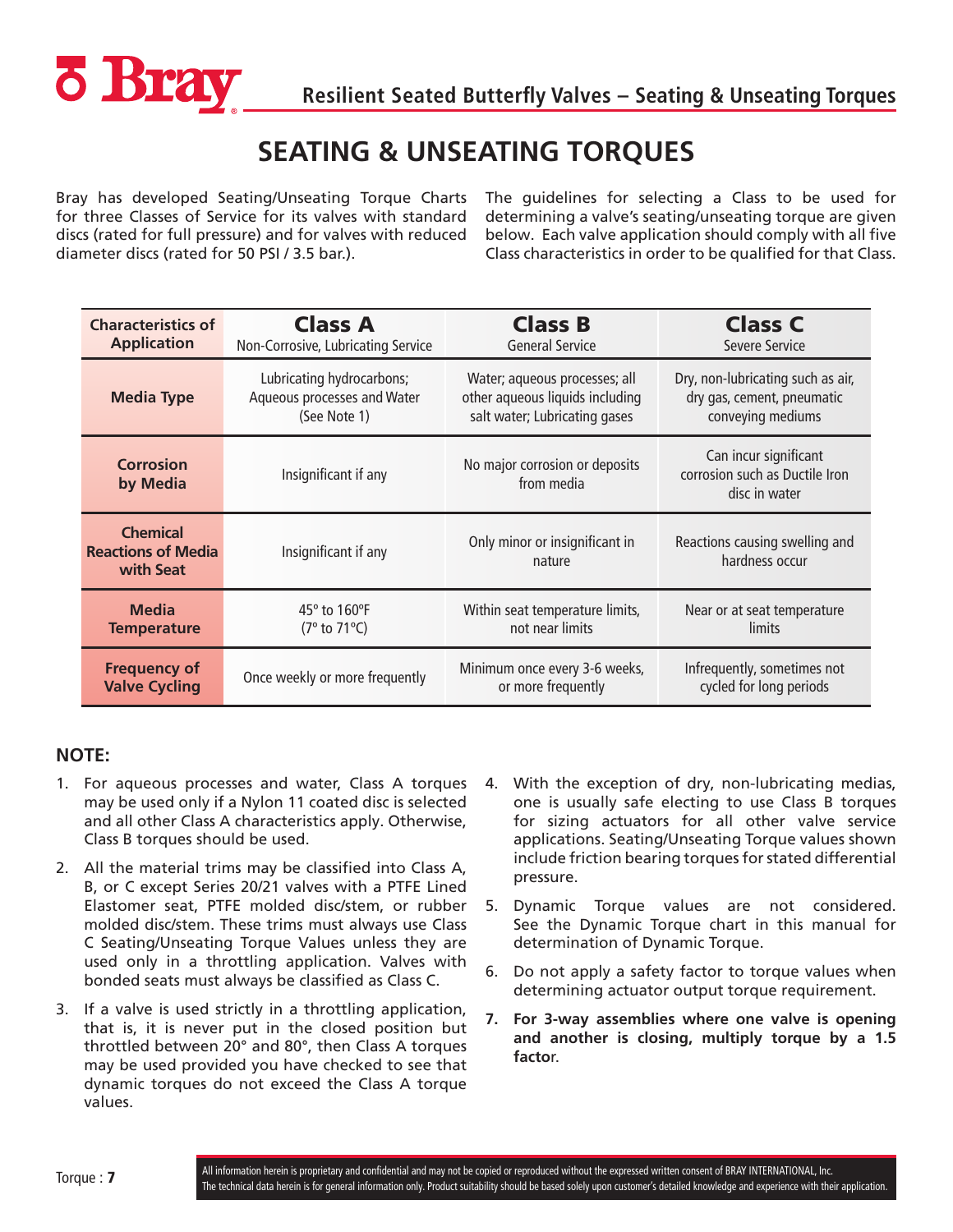<span id="page-7-0"></span>

## **Series 20/21 and 30/31/3A Torques Imperial (Lb-Ins)**

|                        |                |                | Valve Differential Pressure (PSIG) |                  |                  |                          |                     |                |  |  |  |  |
|------------------------|----------------|----------------|------------------------------------|------------------|------------------|--------------------------|---------------------|----------------|--|--|--|--|
|                        | Valve          |                |                                    | <b>Full Disc</b> |                  |                          | <b>Reduced Disc</b> |                |  |  |  |  |
|                        | Size<br>Inches | 0 psi          | 50 psi                             | 100 psi          | 150 psi          | 175 psi                  | 0 psi               | 50 psi         |  |  |  |  |
|                        | $\mathbf{1}$   | 54             | $\overline{59}$                    | 65               | $\overline{70}$  | $\overline{73}$          | 54                  | 59             |  |  |  |  |
|                        | 1.5            | 81             | 86                                 | 91               | 97               | 100                      | 81                  | 86             |  |  |  |  |
|                        | $\overline{2}$ | 109            | 114                                | 119              | 123              | 128                      | 109                 | 114            |  |  |  |  |
|                        | 2.5            | 169            | 178                                | 187              | 196              | 200                      | 169                 | 178            |  |  |  |  |
|                        | 3              | 220            | 236                                | 250              | 264              | 273                      | 220                 | 236            |  |  |  |  |
| <b>Class A</b>         | $\overline{4}$ | 341            | 364                                | 387              | 410              | 423                      | 225                 | 248            |  |  |  |  |
| Non-Corrosive,         | 5              | 510            | 560                                | 610              | 660              | 687                      | 324                 | 374            |  |  |  |  |
| Lubricating            | 6              | 632            | 712                                | 792              | 872              | 912                      | 344                 | 488            |  |  |  |  |
| Service                | 8              | 1,182          | 1,341                              | 1,500            | 1,660            | 1,741                    | 735                 | 894            |  |  |  |  |
|                        | 10             | 1,764          | 2,018                              | 2,272            | 2,526            | 2,653                    | 1,204               | 1,358          |  |  |  |  |
|                        | 12             | 2,701          | 3,110                              | 3,519            | 3,928            | 4,132                    | 1,665               | 2,074          |  |  |  |  |
|                        | 14             | 3,818          | 4,500                              | 5,182            | 5,864            | $\overline{\phantom{0}}$ | 2,318               | 3,000          |  |  |  |  |
|                        | 16             | 4,638          | 5,819                              | 7,000            | 8,182            |                          | 2,699               | 3,880          |  |  |  |  |
|                        | 18<br>20       | 5,265<br>7,000 | 7,065<br>9,364                     | 8,865<br>11,728  | 10,665<br>14,091 |                          | 2,970<br>3,356      | 4,788<br>6,243 |  |  |  |  |
|                        |                |                |                                    |                  |                  | $\overline{\phantom{0}}$ |                     |                |  |  |  |  |
|                        | $\mathbf{1}$   | 59             | 65                                 | 71               | 77               | 80                       | 59                  | 65             |  |  |  |  |
|                        | 1.5            | 89             | 95                                 | 100              | 106              | 110                      | 89                  | 95             |  |  |  |  |
|                        | $\overline{2}$ | 120            | 125                                | 130              | 135              | 140                      | 120                 | 125            |  |  |  |  |
|                        | 2.5            | 185            | 195                                | 205              | 215              | 220                      | 185                 | 195            |  |  |  |  |
|                        | 3              | 245            | 260                                | 275              | 290              | 297                      | 245                 | 260            |  |  |  |  |
|                        | $\overline{4}$ | 375            | 400                                | 425              | 450              | 462                      | 252                 | 267            |  |  |  |  |
|                        | 5              | 560            | 615                                | 670              | 725              | 755                      | 355                 | 410            |  |  |  |  |
| <b>Class B</b>         | 6              | 695            | 783                                | 871              | 953              | 1,003                    | 427                 | 537            |  |  |  |  |
| <b>General Service</b> | 8              | 1,300          | 1,475                              | 1,650            | 1,825            | 1,915                    | 808                 | 983            |  |  |  |  |
|                        | 10             | 1,960          | 2,240                              | 2,520            | 2,800            | 2,940                    | 1,213               | 1,493          |  |  |  |  |
|                        | 12             | 2,970          | 3,420                              | 3,870            | 4,320            | 4,545                    | 1,830               | 2,280          |  |  |  |  |
|                        | 14             | 4,200          | 4,950                              | 5,700            | 6,450            |                          | 2,550               | 3,300          |  |  |  |  |
|                        | 16             | 5,100          | 6,400                              | 7,700            | 9,000            |                          | 2,967               | 4,267          |  |  |  |  |
|                        | 18             | 5,850          | 7,850                              | 9,850            | 11,850           |                          | 3,267               | 5,267          |  |  |  |  |
|                        | 20             | 7,700          | 10,300                             | 12,900           | 15,500           | $\overline{\phantom{0}}$ | 4,267               | 6,867          |  |  |  |  |
|                        |                |                |                                    |                  |                  |                          |                     |                |  |  |  |  |
|                        | $\mathbf{1}$   | 74             | 82                                 | 89               | 97               | 100                      | 74                  | 82             |  |  |  |  |
|                        | 1.5            | 111            | 119                                | 125              | 133              | 137                      | 111                 | 119            |  |  |  |  |
|                        | $\overline{2}$ | 151            | 157                                | 163              | 169              | 175                      | 151                 | 157            |  |  |  |  |
|                        | 2.5            | 231            | 244                                | 257              | 269              | 275                      | 231                 | 244            |  |  |  |  |
|                        | 3              | 306            | 325                                | 344              | 363              | 375                      | 306                 | 325            |  |  |  |  |
|                        | 4              | 468            | 500                                | 532              | 563              | 582                      | 316                 | 348            |  |  |  |  |
| <b>Class C</b>         | 5              | 700            | 769                                | 838              | 907              | 944                      | 444                 | 513            |  |  |  |  |
| Severe Service         | 6              | 870            | 980                                | 1,090            | 1,200            | 1,255                    | 525                 | 672            |  |  |  |  |
|                        | $\bf 8$        | 1,625          | 1,844                              | 2,063            | 2,282            | 2,394                    | 1,011               | 1,230          |  |  |  |  |
|                        | 10<br>12       | 2,450          | 2,800                              | 3,150            | 3,500            | 3,675                    | 1,517               | 1,867          |  |  |  |  |
|                        | 14             | 3,712<br>5,251 | 4,275<br>6,188                     | 4,838<br>7,125   | 5,400<br>8,063   | 5,682<br>——<br>——        | 2,287<br>3,189      | 2,850<br>4,126 |  |  |  |  |
|                        | 16             | 6,375          | 8,000                              | 9,625            | 11,250           |                          | 3,709               | 5,334          |  |  |  |  |
|                        | 18             | 7,315          | 9,815                              | 12,315           | 14,815           |                          | 4,084               | 6,584          |  |  |  |  |
|                        | 20             | 9,625          | 12,875                             | 16,125           | 19,375           | $\overline{\phantom{0}}$ | 5,334               | 8,584          |  |  |  |  |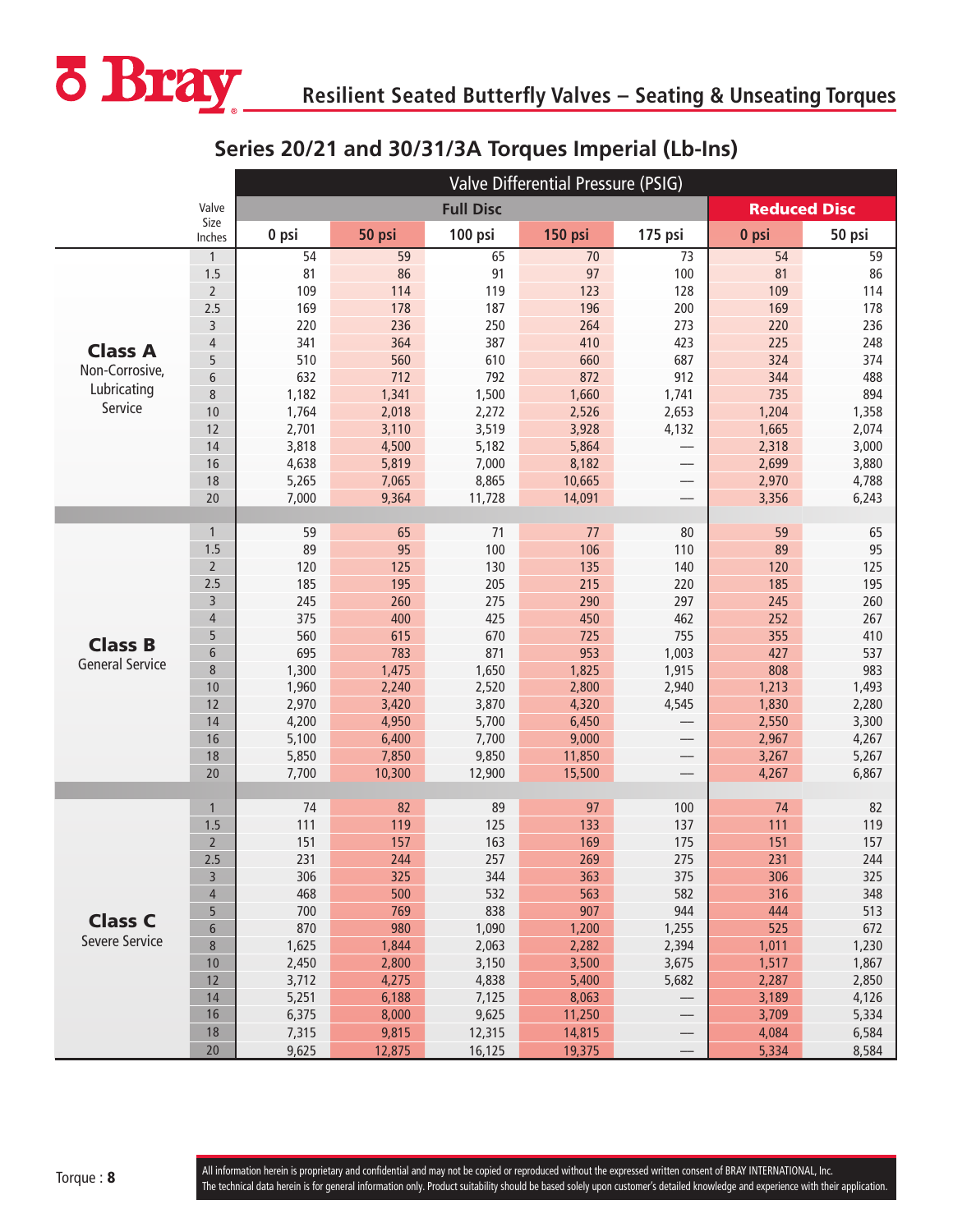<span id="page-8-0"></span>

## **Series 20/21 and 30/31/3A Torques Metric (Nm)**

|                        |            |                | Valve Differential Pressure (bar) |                  |                  |                          |                        |                |  |  |  |  |
|------------------------|------------|----------------|-----------------------------------|------------------|------------------|--------------------------|------------------------|----------------|--|--|--|--|
|                        | Valve      |                |                                   | <b>Full Disc</b> |                  |                          | <b>Reduced Disc</b>    |                |  |  |  |  |
|                        | Size<br>mm | 0 bar          | <b>3.4 bar</b>                    | 7 bar            | 10.3 bar         | 12 bar                   | 0 bar                  | 3.4 bar        |  |  |  |  |
|                        | 25         | 6              | $\overline{7}$                    | $\overline{7}$   | $\,8\,$          | 8                        | 6                      | $\overline{7}$ |  |  |  |  |
|                        | 40         | 9              | 10                                | 10               | 11               | 11                       | 9                      | $10$           |  |  |  |  |
|                        | 50         | 12             | 13                                | 13               | 14               | 14                       | 12                     | 13             |  |  |  |  |
|                        | 65         | 19             | 20                                | 21               | 22               | 23                       | 19                     | 20             |  |  |  |  |
|                        | 80         | 25             | 27                                | 28               | 30               | 31                       | 25                     | 27             |  |  |  |  |
| <b>Class A</b>         | 100        | 39             | 41                                | 44               | 46               | 48                       | 25                     | 28             |  |  |  |  |
| Non-Corrosive,         | 125        | 58             | 63                                | 69               | 75               | 78                       | 37                     | 42             |  |  |  |  |
| Lubricating            | 150        | 71<br>134      | 80<br>152                         | 89<br>169        | 99<br>188        | 103                      | 39                     | 55             |  |  |  |  |
| Service                | 200<br>250 | 199            |                                   | 257              | 285              | 197<br>300               | 83<br>136              | 101            |  |  |  |  |
|                        | 300        | 305            | 228<br>351                        | 398              | 444              | 467                      | 188                    | 153<br>234     |  |  |  |  |
|                        | 350        | 431            | 508                               | 585              | 663              | $\overline{\phantom{0}}$ | 262                    | 339            |  |  |  |  |
|                        | 400        | 524            | 657                               | 791              | 924              |                          | 305                    | 438            |  |  |  |  |
|                        | 450        | 595            | 798                               | 1,002            | 1,205            |                          | 336                    | 541            |  |  |  |  |
|                        | 500        | 791            | 1,058                             | 1,325            | 1,592            | $\overline{\phantom{0}}$ | 379                    | 705            |  |  |  |  |
|                        |            |                |                                   |                  |                  |                          |                        |                |  |  |  |  |
|                        | 25         | $\overline{7}$ | $\overline{7}$                    | 8                | $\boldsymbol{9}$ | 9                        | $\overline{7}$         | $\overline{7}$ |  |  |  |  |
|                        | 40         | 10             | 11                                | 11               | 12               | 12                       | 10                     | 11             |  |  |  |  |
|                        | 50         | 14             | 14                                | 15               | 15               | 16                       | 14                     | 14             |  |  |  |  |
|                        | 65         | 21             | 22                                | 23               | 24               | 25                       | 21                     | 22             |  |  |  |  |
|                        | 80         | 28             | 29                                | 31               | 33               | 34                       | 28                     | 29             |  |  |  |  |
|                        | 100        | 42             | 45                                | 48               | 51               | 52                       | 28                     | 30             |  |  |  |  |
| <b>Class B</b>         | 125        | 63             | 69                                | 76               | 82               | 85                       | 40                     | 46             |  |  |  |  |
|                        | 150        | 79             | 88                                | 98               | 108              | 113                      | 48                     | 61             |  |  |  |  |
| <b>General Service</b> | 200        | 147            | 167                               | 186              | 206              | 216                      | 91                     | 111            |  |  |  |  |
|                        | 250        | 221            | 253                               | 285              | 316              | 332                      | 137                    | 169            |  |  |  |  |
|                        | 300        | 336            | 386                               | 437              | 488              | 514                      | 207                    | 258            |  |  |  |  |
|                        | 350        | 475            | 559                               | 644              | 729              | $\overline{\phantom{0}}$ | 288                    | 373            |  |  |  |  |
|                        | 400        | 576            | 723                               | 870              | 1,017            |                          | 335                    | 482            |  |  |  |  |
|                        | 450        | 661            | 887                               | 1,113            | 1,339            |                          | 369                    | 595            |  |  |  |  |
|                        | 500        | 870            | 1,164                             | 1,458            | 1,751            | $\overline{\phantom{0}}$ | 482                    | 776            |  |  |  |  |
|                        |            |                |                                   |                  |                  |                          |                        |                |  |  |  |  |
|                        | 25<br>40   | $\,8\,$<br>13  | $\boldsymbol{9}$<br>13            | 10<br>14         | 11<br>15         | 11<br>15                 | $\boldsymbol{8}$<br>13 | 9<br>13        |  |  |  |  |
|                        | 50         | 17             | 18                                | 18               | 19               | 20                       | 17                     | 18             |  |  |  |  |
|                        | 65         | 26             | 28                                | 29               | 30               | 31                       | 26                     | 28             |  |  |  |  |
|                        | 80         | 35             | 37                                | 39               | 41               | 42                       | 35                     | 37             |  |  |  |  |
|                        | 100        | 53             | 56                                | 60               | 64               | 66                       | 36                     | 39             |  |  |  |  |
|                        | 125        | 79             | 87                                | 95               | 102              | 107                      | 50                     | 58             |  |  |  |  |
| <b>Class C</b>         | 150        | 98             | 111                               | 123              | 136              | 142                      | 59                     | 76             |  |  |  |  |
| Severe Service         | 200        | 184            | 208                               | 233              | 258              | 270                      | 114                    | 139            |  |  |  |  |
|                        | 250        | 277            | 316                               | 356              | 395              | 415                      | 171                    | 211            |  |  |  |  |
|                        | 300        | 419            | 483                               | 547              | 610              | 642                      | 258                    | 322            |  |  |  |  |
|                        | 350        | 593            | 699                               | 805              | 911              | $\overline{\phantom{0}}$ | 360                    | 466            |  |  |  |  |
|                        | 400        | 720            | 904                               | 1,087            | 1,271            | $\hspace{0.05cm}$        | 419                    | 603            |  |  |  |  |
|                        | 450        | 826            | 1,109                             | 1,391            | 1,674            | $\overline{\phantom{m}}$ | 461                    | 744            |  |  |  |  |
|                        | 500        | 1,087          | 1,455                             | 1,822            | 2,189            | $\overline{\phantom{0}}$ | 603                    | 970            |  |  |  |  |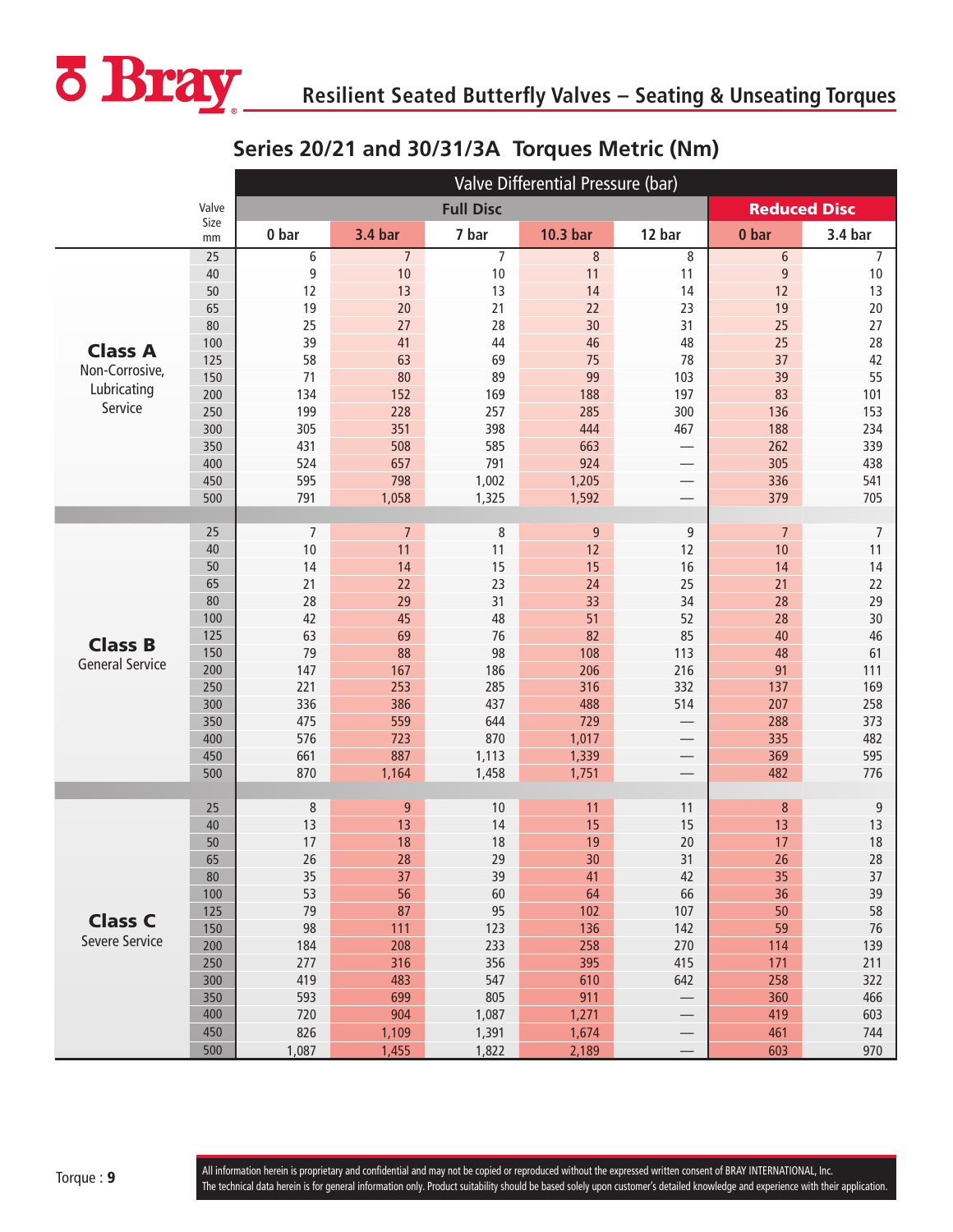<span id="page-9-0"></span>

|                        | Valve          |         | <b>32, 35</b> - Max $\triangle P = 75$ psi |         |                        |         | <b>33, 36</b> - Max $\triangle$ P = 150 psi |         |                |
|------------------------|----------------|---------|--------------------------------------------|---------|------------------------|---------|---------------------------------------------|---------|----------------|
|                        | Size<br>inches | 0 psi   | 25 psi                                     | 50 psi  | 75 psi                 | 0 psi   | 50 psi                                      | 100 psi | <b>150 psi</b> |
|                        | 22             | 5,450   | 6,350                                      | 7,250   | 8,150                  | 8,100   | 11,700                                      | 14,700  | 17,700         |
|                        | 24             | 6,700   | 8,100                                      | 9,500   | 10,900                 | 10,500  | 15,000                                      | 19,500  | 24,000         |
|                        | 26             | 7,900   | 9,800                                      | 11,700  | 13,600                 | 12,400  | 18,400                                      | 24,400  | 30,400         |
|                        | 28             | 9,200   | 11,600                                     | 14,000  | 16,400                 | 14,200  | 21,700                                      | 29,200  | 36,700         |
|                        | 30             | 10,400  | 13,300                                     | 16,200  | 19,100                 | 16,100  | 25,100                                      | 34,100  | 43,100         |
| <b>Class B</b>         | 32             | 11,700  | 15,600                                     | 19,400  | 23,300                 | 18,400  | 29,700                                      | 41,100  | 52,400         |
| <b>General Service</b> | 34             | 13,500  | 18,500                                     | 23,500  | 28,500                 | 20,950  | 34,750                                      | 48,600  | 62,400         |
| (Imperial)             | 36             | 14,300  | 20,100                                     | 25,900  | 31,700                 | 23,000  | 39,000                                      | 55,000  | 71,000         |
|                        | 40             | 18,200  | 26,200                                     | 34,100  | 42,000                 | 24,300  | 46,300                                      | 68,300  | 90,300         |
|                        | 42             | 20,200  | 29,200                                     | 38,200  | 47,200                 | 25,000  | 50,000                                      | 75,000  | 100,000        |
|                        | 44             | 20,800  | 32,500                                     | 44,200  | 55,800                 | 26,700  | 56,700                                      | 86,700  | 118,300        |
|                        | 48             | 22,000  | 39,000                                     | 56,000  | 73,000                 | 30,000  | 70,000                                      | 110,000 | 150,000        |
|                        | 54             | 41,500  | 73,500                                     | 105,500 | 138,000                | 56,300  | 131,000                                     | 173,000 | 282,000        |
|                        | 60             | 55,500  | 98,200                                     | 141,000 | 184,800                | 75,100  | 174,500                                     | 208,000 | 376,000        |
|                        | 66             | 115,700 | 159,400                                    | 203,200 | 247,000                | 161,500 | 277,500                                     | 393,400 | 509,400        |
| <b>Class C</b>         | 72             |         |                                            |         | <b>Consult Factory</b> |         |                                             |         |                |
|                        | 78             |         |                                            |         | <b>Consult Factory</b> |         |                                             |         |                |
|                        | 84             |         |                                            |         | <b>Consult Factory</b> |         |                                             |         |                |
|                        | 90             |         |                                            |         | <b>Consult Factory</b> |         |                                             |         |                |
|                        | 96             |         |                                            |         | <b>Consult Factory</b> |         |                                             |         |                |

## **Series 32/33, 35/36 Torques Imperial (Lb-Ins)1**

## **Series 32/33, 35/36 Torques Metric (Nm)1**

|                        | Valve      |                        |                        | <b>32, 35,</b> - Max $\triangle P = 5$ bar |                        |        | <b>33, 36</b> - Max $\triangle$ P = 10.3 bar |        |          |  |
|------------------------|------------|------------------------|------------------------|--------------------------------------------|------------------------|--------|----------------------------------------------|--------|----------|--|
|                        | Size<br>mm | 0 bar                  | 1.7 <sub>bar</sub>     | 3.4 bar                                    | <b>5.2 bar</b>         | 0 bar  | 3.4 bar                                      | 7 bar  | 10.3 bar |  |
|                        | 550        | 616                    | 718                    | 819                                        | 921                    | 915    | 1,322                                        | 1,661  | 2,000    |  |
|                        | 600        | 757                    | 915                    | 1,074                                      | 1,232                  | 1,187  | 1,695                                        | 2,204  | 2,712    |  |
|                        | 650        | 893                    | 1,107                  | 1,322                                      | 1,537                  | 1,401  | 2,079                                        | 2,757  | 3,435    |  |
|                        | 700        | 1,040                  | 1,311                  | 1,582                                      | 1,853                  | 1,605  | 2,452                                        | 3,300  | 4,147    |  |
|                        | 750        | 1,175                  | 1,503                  | 1,831                                      | 2,158                  | 1,819  | 2,836                                        | 3,853  | 4,870    |  |
| <b>Class B</b>         | 800        | 1,322                  | 1,763                  | 2,192                                      | 2,633                  | 2,079  | 3,356                                        | 4,644  | 5,921    |  |
| <b>General Service</b> | 850        | 1,526                  | 2,091                  | 2,656                                      | 3,221                  | 2,367  | 3,927                                        | 5,492  | 7,051    |  |
| (Metric)               | 900        | 1,616                  | 2,271                  | 2,927                                      | 3,582                  | 2,599  | 4,407                                        | 6,215  | 8,023    |  |
|                        | 1,000      | 2,057                  | 2,961                  | 3,853                                      | 4,746                  | 2,746  | 5,232                                        | 7,718  | 10,204   |  |
|                        | 1,050      | 2,283                  | 3,300                  | 4,317                                      | 5,334                  | 2,825  | 5,650                                        | 8,475  | 11,300   |  |
|                        | 1,100      | 2,350                  | 3,673                  | 4,995                                      | 6,305                  | 3,017  | 6,407                                        | 9,797  | 13,368   |  |
|                        | 1,200      | 2,486                  | 4,407                  | 6,328                                      | 8,249                  | 3,390  | 7,910                                        | 12,430 | 16,950   |  |
|                        | 1,400      | 4,689                  | 8,304                  | 11,920                                     | 15,592                 | 6,361  | 14,801                                       | 19,546 | 31,862   |  |
|                        | 1,500      | 6,271                  | 11,095                 | 15,931                                     | 20,880                 | 8,485  | 19,716                                       | 23,501 | 42,482   |  |
|                        | 1,650      | 13,072                 | 18,010                 | 22,959                                     | 27,907                 | 18,247 | 31,353                                       | 44,448 | 57,555   |  |
| <b>Class C</b>         | 1,800      |                        | <b>Consult Factory</b> |                                            |                        |        |                                              |        |          |  |
|                        | 2,000      | <b>Consult Factory</b> |                        |                                            |                        |        |                                              |        |          |  |
|                        | 2,200      | <b>Consult Factory</b> |                        |                                            |                        |        |                                              |        |          |  |
|                        | 2,250      |                        |                        |                                            | <b>Consult Factory</b> |        |                                              |        |          |  |
|                        | 2,400      |                        |                        |                                            | <b>Consult Factory</b> |        |                                              |        |          |  |

1 Dynamic Torque values are not considered. See the Dynamic Torque chart in this manual for determination of Dynamic Torque.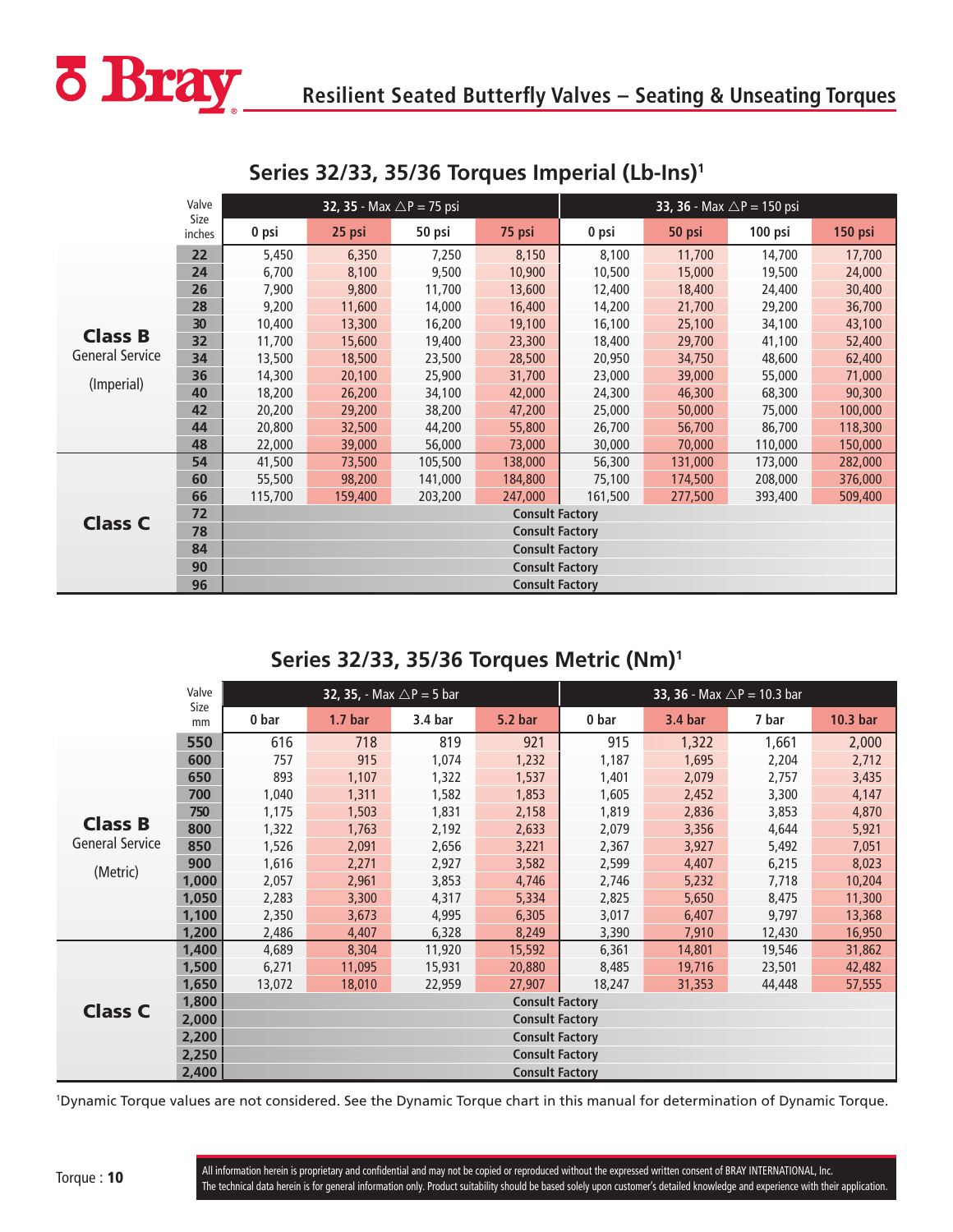

|       |                |     | $\Delta P = 0-150$ psi | $\Delta P = 0-10.3$ bar |
|-------|----------------|-----|------------------------|-------------------------|
|       | In.            | mm  | Lb-In                  | <b>Nm</b>               |
|       | $\overline{2}$ | 50  | 288                    | 33                      |
|       | 2.5            | 65  | 350                    | 40                      |
|       | 3              | 80  | 560                    | 63                      |
|       | $\overline{4}$ | 100 | 720                    | 81                      |
|       | 5              | 125 | 960                    | 108                     |
| Valve | 6              | 150 | 1,300                  | 147                     |
| Size  | 8              | 200 | 2,402                  | 271                     |
|       | 10             | 250 | 3,840                  | 434                     |
|       | 12             | 300 | 5,812                  | 657                     |
|       | 14             | 350 | 8,000                  | 904                     |
|       | 16             | 400 | 11,000                 | 1,243                   |
|       | 18             | 450 | 15,500                 | 1,751                   |
|       | 20             | 500 | 19,300                 | 2,181                   |
|       | 24             | 600 | 30,500                 | 3,446                   |

## **Series 22/23 Torques Imperial (Lb-In) and Metric (Nm)**

1) Torques listed are for PTFE, PFA and UHMWPE trims.

2) All information based on full rated pressure differential.

<span id="page-10-0"></span>**ö Bray**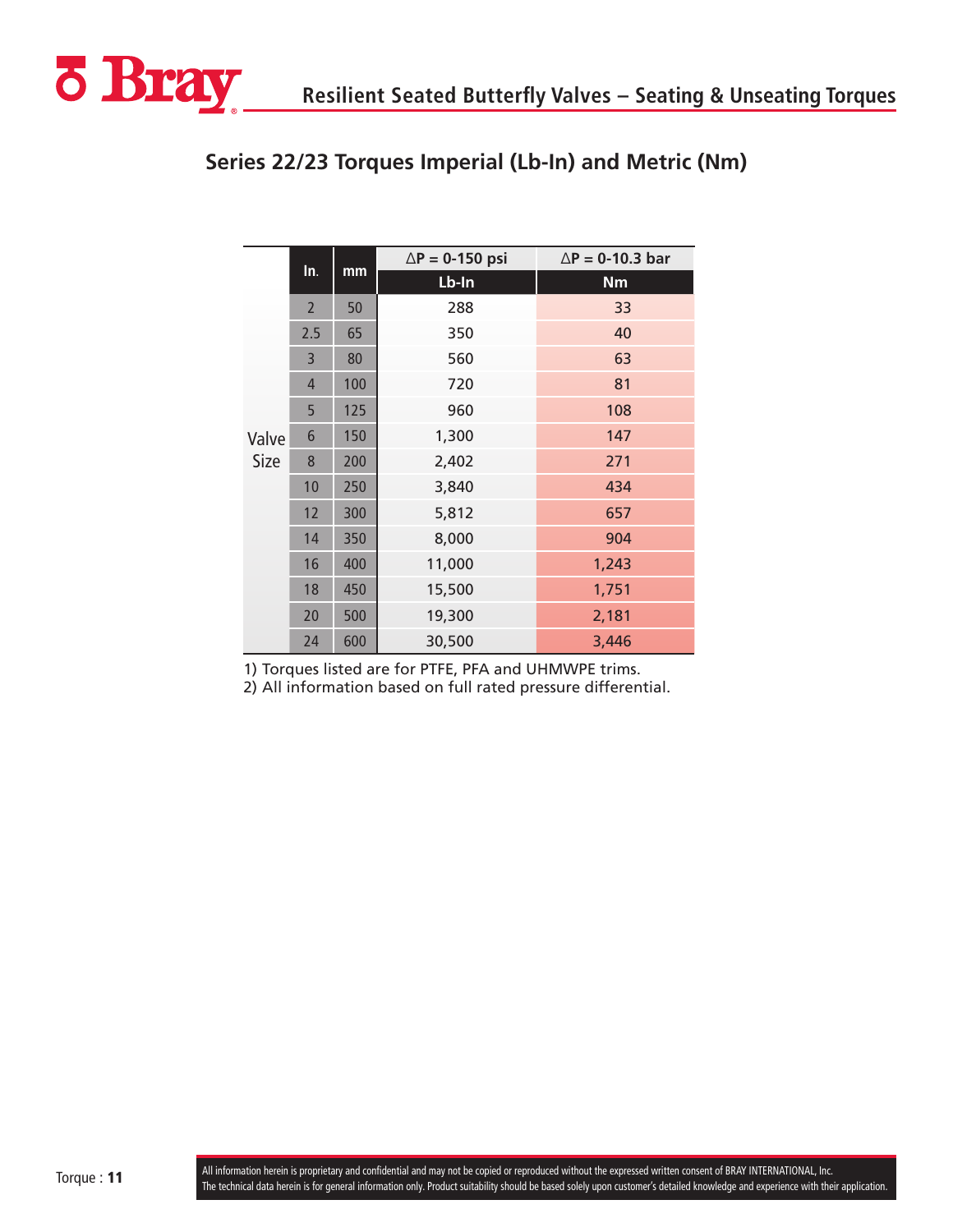<span id="page-11-0"></span>

## **DYNAMIC TORQUE FACTORS (IMPERIAL)**

#### **To Use the Torque Chart, note the following:**

- 1. Dynamic Torque values include all bearing friction 3. Bray recommends sizing control valves between 20° and stem-seal friction torques.
- 2. Dynamic Torque values are per 1 PSI ∆P. To determine dynamic torque (lb-in) at a desired angle of opening, multiply the pressure drop ∆P at this angle by the appropriate dynamic torque factor in the charts below.
- and 70°, with 60° the preferred angle.
- Dynamic Torque will tend to close all Bray valves whose disc are symmetrical to the stem.

| Valve Size      |              |              |            |              |            | <b>Angle of Opening</b> |            |            |            |            |
|-----------------|--------------|--------------|------------|--------------|------------|-------------------------|------------|------------|------------|------------|
| in.             | $10^{\circ}$ | $20^{\circ}$ | $30^\circ$ | $40^{\circ}$ | $50^\circ$ | $60^\circ$              | $70^\circ$ | $75^\circ$ | $80^\circ$ | $90^\circ$ |
| 2 <sup>n</sup>  | 0.11         | 0.13         | 0.23       | 0.45         | 0.73       | 1.25                    | 2.14       | 3.07       | 3.05       | 0.00       |
| 2.5''           | 0.22         | 0.24         | 0.43       | 0.87         | 1.39       | 2.39                    | 4.09       | 5.86       | 5.83       | 0.00       |
| 3"              | 0.37         | 0.41         | 0.73       | 1.47         | 2.36       | 4.07                    | 6.95       | 9.97       | 9.92       | 0.00       |
| 4 <sup>''</sup> | 0.86         | 0.95         | 1.70       | 3.43         | 5.49       | 9.45                    | 16.17      | 23.19      | 23.07      | 0.00       |
| 5"              | 1.65         | 1.83         | 3.29       | 6.61         | 10.59      | 18.25                   | 31.22      | 44.77      | 44.53      | 0.00       |
| 6''             | 2.49         | 2.77         | 4.97       | 10.00        | 16.01      | 27.59                   | 47.19      | 67.68      | 67.32      | 0.00       |
| 8''             | 6.60         | 6.74         | 12.08      | 24.30        | 38.93      | 67.07                   | 114.71     | 164.51     | 163.64     | 0.00       |
| 10''            | 11.99        | 13.32        | 23.89      | 48.06        | 76.99      | 132.65                  | 226.86     | 325.35     | 323.64     | 0.00       |
| 12"             | 20.89        | 23.21        | 41.62      | 83.74        | 134.14     | 231.14                  | 395.30     | 566.91     | 563.93     | 0.00       |
| 14''            | 30.04        | 33.38        | 59.84      | 120.40       | 192.87     | 332.34                  | 568.37     | 815.12     | 810.83     | 0.00       |
| 16"             | 45.65        | 50.72        | 90.94      | 182.97       | 293.12     | 505.07                  | 863.76     | 1238.76    | 1232.24    | 0.00       |
| 18"             | 65.91        | 73.23        | 131.30     | 264.16       | 423.18     | 729.18                  | 1247.04    | 1788.44    | 1779.02    | 0.00       |
| 20''            | 91.42        | 101.57       | 182.11     | 366.39       | 586.95     | 1011.37                 | 1729.64    | 2480.55    | 2467.50    | 0.00       |

## **Series 20/21 and 30/31/3A (Dynamic Torque Factor - lb-in./psi)**

Example: 4" Valve; 60 $^{\circ}$  Open with a 10 PSI pressure drop:  $\text{[Td} = (9.454)(10) = 94.54 \text{ [b-in]}$ 

## **Series 32/33, 35/36 (Dynamic Torque Factor - lb-in./psi)**

| Valve Size |                                      |              |            |              |            | <b>Angle of Opening</b> |              |            |            |            |  |  |
|------------|--------------------------------------|--------------|------------|--------------|------------|-------------------------|--------------|------------|------------|------------|--|--|
| In.        | $10^{\circ}$                         | $20^{\circ}$ | $30^\circ$ | $40^{\circ}$ | $50^\circ$ | $60^\circ$              | $70^{\circ}$ | $75^\circ$ | $80^\circ$ | $90^\circ$ |  |  |
| 24''       | 158.36                               | 175.95       | 315.46     | 634.69       | 1016.76    | 1751.99                 | 2996.23      | 4297.03    | 4274.40    | 0.00       |  |  |
| 30''       | 315.32                               | 350.35       | 628.13     | 1263.77      | 2024.54    | 3488.51                 | 5966.01      | 8556.12    | 8511.07    | 0.00       |  |  |
| 36"        | 551.88                               | 613.21       | 1099.39    | 2211.92      | 3543.45    | 6105.77                 | 10442.00     | 14975.33   | 14896.49   | 0.00       |  |  |
|            | Launan Clas Mahina - Canault Fastanu |              |            |              |            |                         |              |            |            |            |  |  |

**Larger Size Valves - Consult Factory**

Example: 24" Valve; 60° Open with a 10 PSI pressure drop:  $[\text{Td} = (1,751.990)(10) = 17,519.90$  lb-in]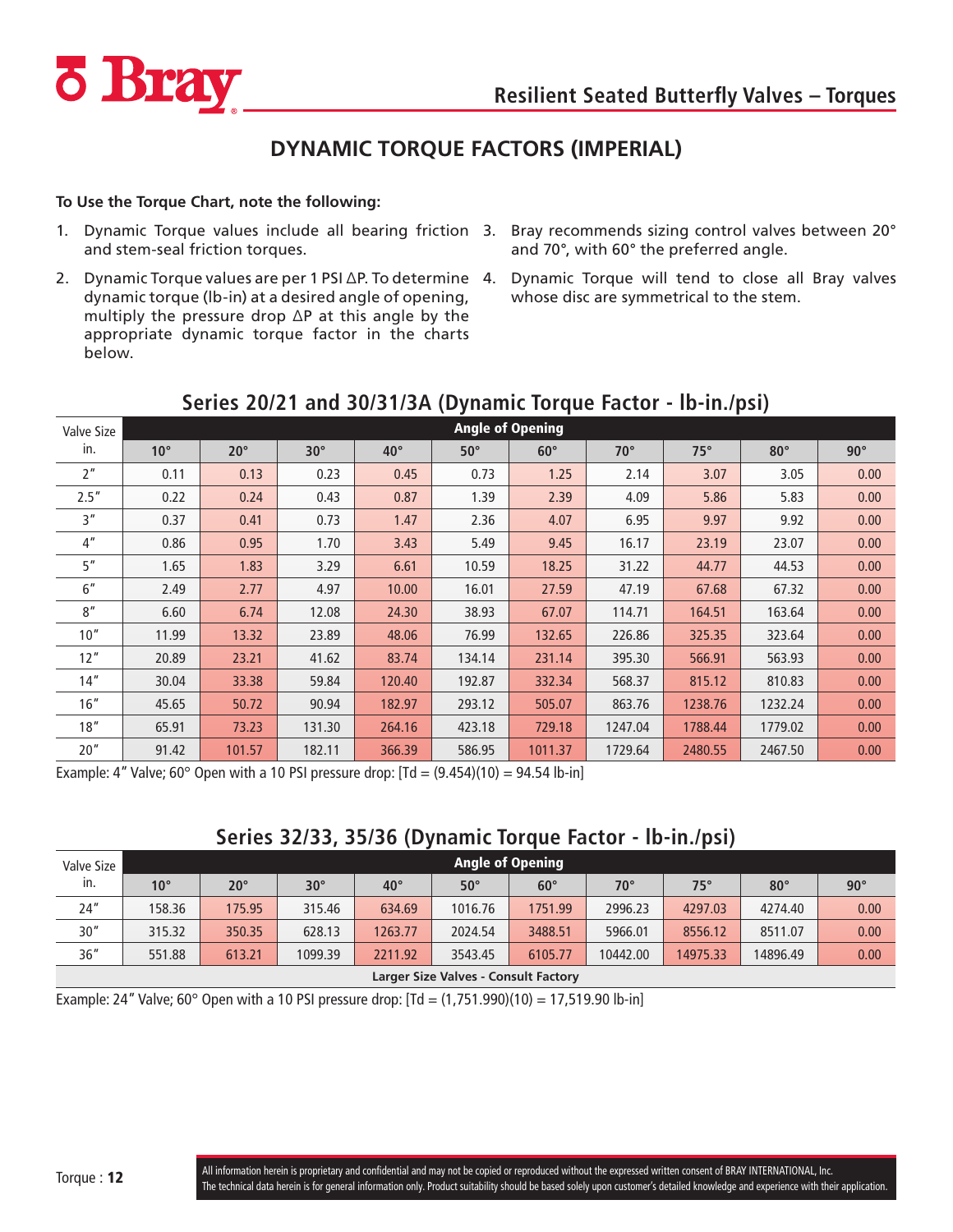<span id="page-12-0"></span>

## **DYNAMIC TORQUE FACTORS (METRIC)**

#### **To Use the Torque Chart, note the following:**

- 1. Dynamic Torque values include all bearing friction and stem-seal friction torques.
- 2. Dynamic Torque values are per 1 bar ∆P. To determine dynamic torque (Nm) at a desired angle of opening, multiply the pressure drop ∆P at this angle by the appropriate dynamic torque factor in the charts below.
- 3. Bray recommends sizing control valves between 20° and 70°, with 60° the preferred angle.
- 4. Dynamic Torque will tend to close all Bray valves whose disc are symmetrical to the stem.

|                   |              |              |            |              |            |                         |            |            | $\mathbf{r}$ |            |
|-------------------|--------------|--------------|------------|--------------|------------|-------------------------|------------|------------|--------------|------------|
| <b>Valve Size</b> |              |              |            |              |            | <b>Angle of Opening</b> |            |            |              |            |
| mm.               | $10^{\circ}$ | $20^{\circ}$ | $30^\circ$ | $40^{\circ}$ | $50^\circ$ | $60^\circ$              | $70^\circ$ | $75^\circ$ | $80^\circ$   | $90^\circ$ |
| 50                | 0.19         | 0.21         | 0.37       | 0.74         | 1.19       | 2.05                    | 3.51       | 5.03       | 5.00         | 0.00       |
| 65                | 0.35         | 0.39         | 0.70       | 1.42         | 2.27       | 3.91                    | 6.69       | 9.60       | 9.55         | 0.00       |
| 80                | 0.60         | 0.67         | 1.20       | 2.41         | 3.87       | 6.66                    | 11.39      | 16.34      | 16.25        | 0.00       |
| 100               | 1.40         | 1.56         | 2.79       | 5.61         | 8.99       | 15.49                   | 26.49      | 38,00      | 37.80        | 0.00       |
| 125               | 2.70         | 3.00         | 5.39       | 10.84        | 17.36      | 29.91                   | 51.16      | 73.36      | 72.98        | 0.00       |
| 150               | 4.09         | 4.54         | 8.14       | 16.38        | 26.24      | 45.22                   | 77.33      | 110.91     | 110.32       | 0.00       |
| 200               | 10.82        | 11.04        | 19.79      | 39.82        | 63.79      | 109.91                  | 187.97     | 269.58     | 268.16       | 0.00       |
| 250               | 19.65        | 21.83        | 39.14      | 78.75        | 126.16     | 217.38                  | 371.76     | 533.16     | 530.35       | 0.00       |
| 300               | 34.24        | 38.04        | 68.20      | 137.22       | 219.82     | 378.77                  | 647.77     | 929.00     | 924.11       | 0.00       |
| 350               | 49.23        | 54.70        | 98.06      | 197.29       | 316.06     | 544.61                  | 931.38     | 1335.74    | 1328.71      | 0.00       |
| 400               | 74.81        | 83.12        | 149.03     | 299.83       | 480.33     | 827.66                  | 1415.46    | 2029.97    | 2019.28      | 0.00       |
| 450               | 108.01       | 120.01       | 215.15     | 432.88       | 693.46     | 1194.92                 | 2043.53    | 2930.72    | 2915.29      | 0.00       |
| 500               | 149.80       | 166.45       | 298.42     | 600.40       | 961.83     | 1657.34                 | 2834.37    | 4064.89    | 4043.50      | 0.00       |

## **Series 20/21 and 30/31/3A (Dynamic Torque Factor - Nm/bar)**

Example: 100 mm Valve; 60° Open with a .75 bar pressure drop:  $[\text{Td} = (15.49)(.75) = 11.62 \text{ Nm}]$ 

## **Series 32/33, 35/36 (Dynamic Torque Factor - Nm/bar)**

| Valve Size                           |              |              |            |              |            | Angle of Opening |              |            |              |            |  |
|--------------------------------------|--------------|--------------|------------|--------------|------------|------------------|--------------|------------|--------------|------------|--|
| mm                                   | $10^{\circ}$ | $20^{\circ}$ | $30^\circ$ | $40^{\circ}$ | $50^\circ$ | $60^\circ$       | $70^{\circ}$ | $75^\circ$ | $80^{\circ}$ | $90^\circ$ |  |
| 600                                  | 259.50       | 288.34       | 516.94     | 1040.07      | 1666.17    | 2871.00          | 4909.94      | 7041.56    | 7004.49      | 0.00       |  |
| 750                                  | 516.71       | 574.13       | 1029.33    | 2070.95      | 3317.62    | 5716.65          | 9776.53      | 14020.96   | 13947.15     | 0.00       |  |
| 900                                  | 904.38       | 1004.86      | 1801.57    | 3624.68      | 5806.67    | 10005.56         | 17111.37     | 24540.17   | 24410.97     | 0.00       |  |
| Larger Size Valves - Consult Factory |              |              |            |              |            |                  |              |            |              |            |  |

Example: 600 mm Valve; 60° Open with a .75 bar pressure drop:  $[\text{Td} = (2871)(.75) = 2153.25 \text{ Nm}]$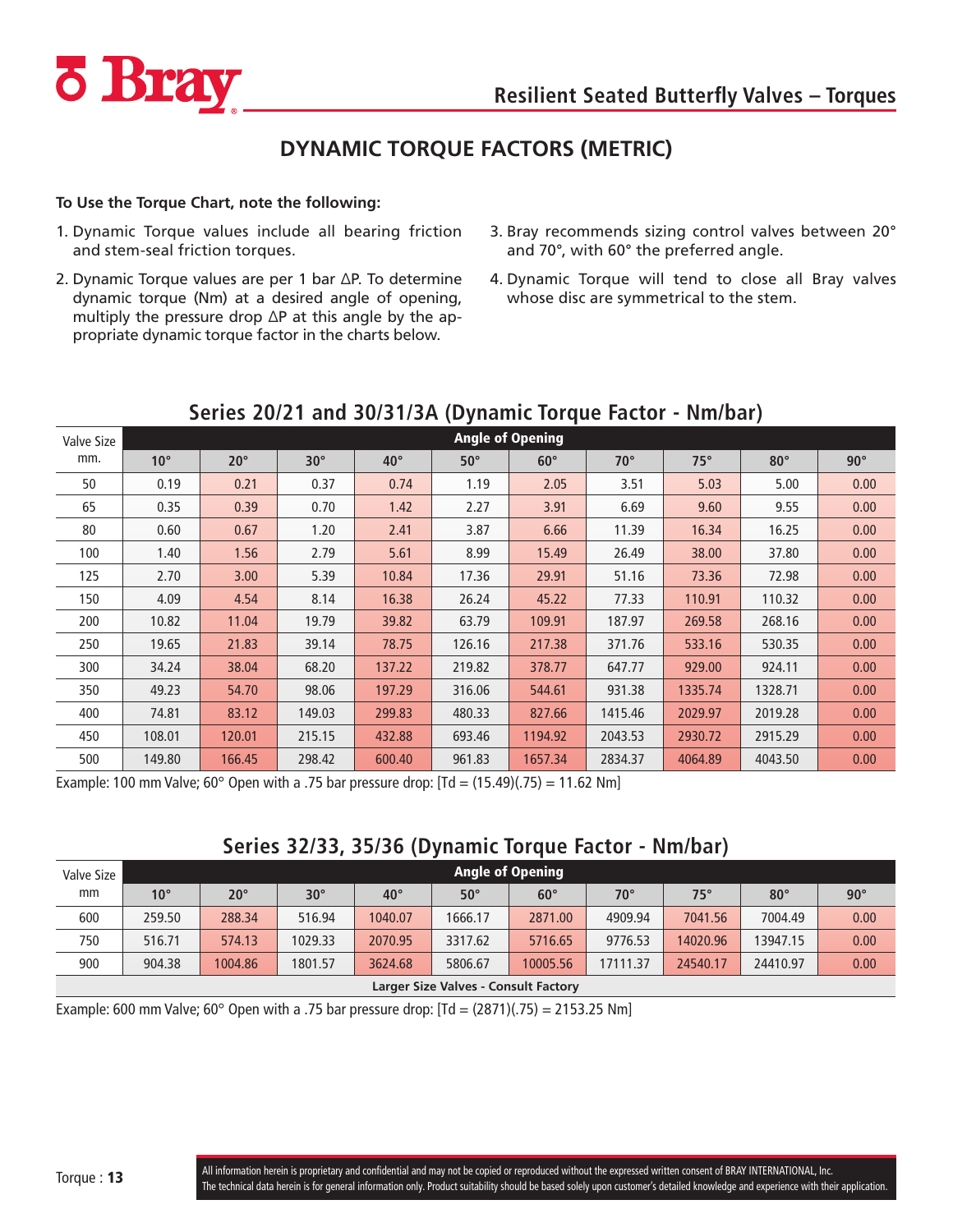<span id="page-13-0"></span>

## **VALVE SIZING COEFFICIENTS**

## 1. Valve Sizing Coefficients (Cv) . . . . . . . . . . . . . . . . . . . . . . . . . . . . . . . . . . . . . . . . . . . . . . . . . . . . Pages 15-16

- **1. Cv** stands for **Valve Sizing Coefficient**, sometimes called the **Flow Rate Coefficient**.
- **2. Cv** varies with the valve size, angle of opening and the manufacturer's valve style.
- **3. Cv** is defined as the volume of water in USGPM that will flow through a given restriction or valve opening with a pressure drop of one (1) psi at room temperature.
- 2. Valve Sizing Coefficients (Kv) . . . . . . . . . . . . . . . . . . . . . . . . . . . . . . . . . . . . . . . . . . . . . . . . . . . . Pages 17-18
	- **1. Kv** stands for **Valve Sizing Coefficient**, sometimes called the **Flow Rate Coefficient**.
	- **2. Kv** varies with the valve size, angle of opening and the manufacturer's valve style.
	- **3. Kv** is defined as the volume of water in Cubic Meters/Hour (m<sup>3</sup>/hr) that will flow through a given restriction or valve opening with a pressure drop of one (1) bar at room temperature.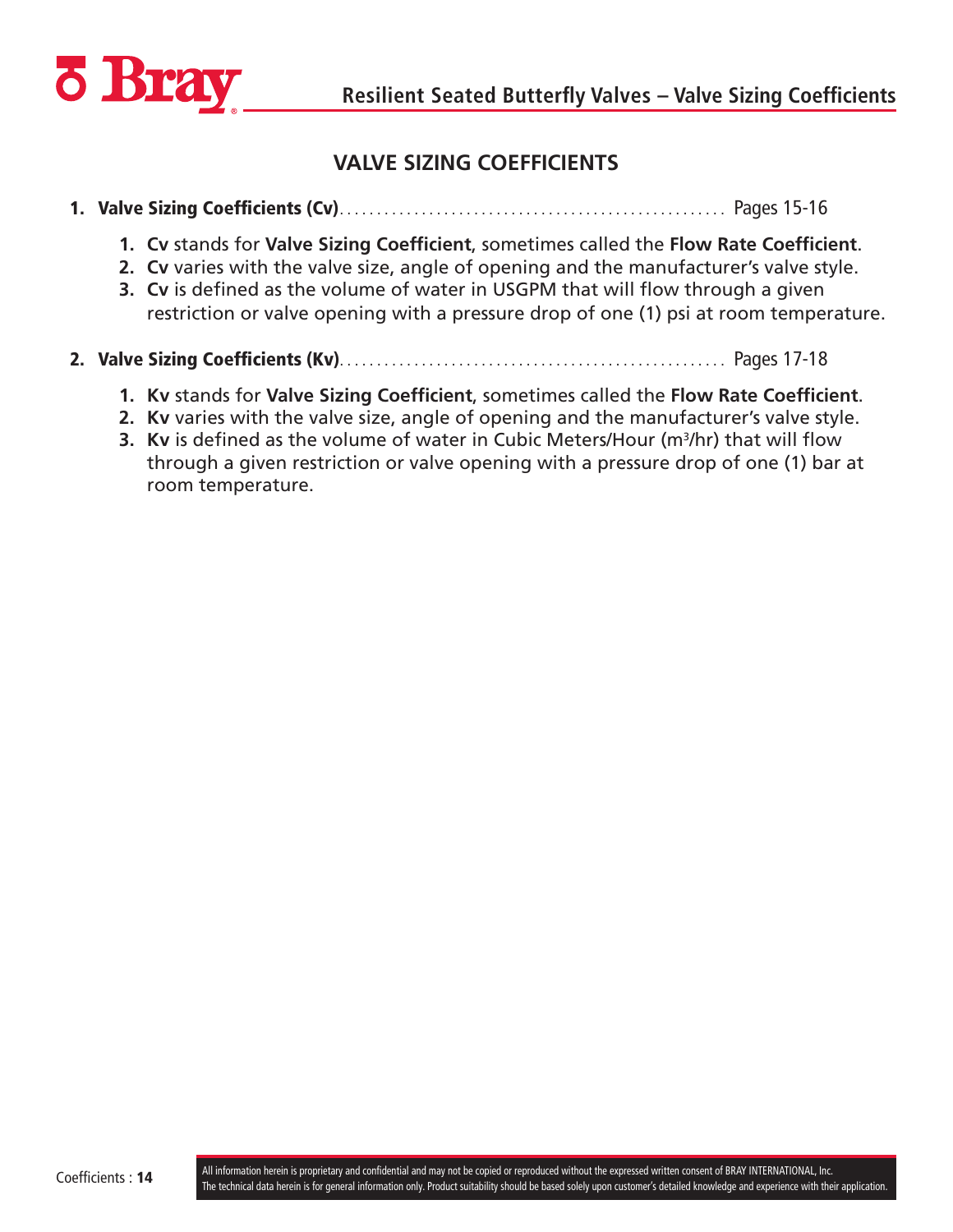<span id="page-14-0"></span>

| Valve          |                 | <b>Disc Position (Degrees)</b> |            |       |            |            |            |            |            |  |  |
|----------------|-----------------|--------------------------------|------------|-------|------------|------------|------------|------------|------------|--|--|
| Size<br>inches | $10^{\circ}$    | $20^{\circ}$                   | $30^\circ$ | 40°   | $50^\circ$ | $60^\circ$ | $70^\circ$ | $80^\circ$ | $90^\circ$ |  |  |
| $\mathbf{1}$   | 0.1             | 1                              | 3          | 6     | 11         | 21         | 36         | 56         | 61         |  |  |
| 1.5            | 0.2             | 2                              | 6          | 11    | 26         | 50         | 87         | 129        | 147        |  |  |
| $\overline{2}$ | 0.9             | 7                              | 16         | 27    | 45         | 73         | 123        | 172        | 244        |  |  |
| 2.5            | $\mathbf{1}$    | 11                             | 25         | 43    | 71         | 115        | 201        | 310        | 439        |  |  |
| 3              | $\overline{2}$  | 16                             | 35         | 62    | 102        | 165        | 290        | 488        | 691        |  |  |
| $\overline{4}$ | $\overline{4}$  | 28                             | 63         | 110   | 182        | 294        | 515        | 906        | 1,282      |  |  |
| 5              | $6\phantom{1}6$ | 44                             | 98         | 172   | 284        | 459        | 805        | 1,416      | 2,070      |  |  |
| $6\phantom{1}$ | $\overline{7}$  | 59                             | 130        | 227   | 376        | 607        | 1,065      | 1,873      | 2,786      |  |  |
| 8              | 13              | 106                            | 244        | 427   | 714        | 1,147      | 1,935      | 3,402      | 5,191      |  |  |
| 10             | 21              | 168                            | 387        | 675   | 1,130      | 1,815      | 3,062      | 5,385      | 8,238      |  |  |
| 12             | 31              | 245                            | 562        | 981   | 1,642      | 2,636      | 4,448      | 7,820      | 12,102     |  |  |
| 14             | 40              | 307                            | 706        | 1,234 | 2,064      | 3,313      | 5,590      | 9,829      | 15,210     |  |  |
| 16             | 52              | 403                            | 925        | 1,617 | 2,706      | 4,343      | 7,328      | 12,885     | 19,940     |  |  |
| 18             | 68              | 528                            | 1,213      | 2,121 | 3,549      | 5,695      | 9,610      | 16,898     | 26,150     |  |  |
| 20             | 85              | 660                            | 1,517      | 2,651 | 4,436      | 7,120      | 12,014     | 21,124     | 32,690     |  |  |

## **Series 20/21** - Valve Sizing Coefficient **(Cv)**

## **Series 22/23** - Valve Sizing Coefficient **(Cv)**

| Valve          |              | <b>Disc Position (Degrees)</b> |            |       |            |            |            |            |            |  |  |  |
|----------------|--------------|--------------------------------|------------|-------|------------|------------|------------|------------|------------|--|--|--|
| Size<br>inches | $10^{\circ}$ | $20^\circ$                     | $30^\circ$ | 40°   | $50^\circ$ | $60^\circ$ | $70^\circ$ | $80^\circ$ | $90^\circ$ |  |  |  |
| $\overline{2}$ |              | 7                              | 16         | 27    | 44         | 62         | 85         | 115        | 146        |  |  |  |
| 2.5            | $\mathbf{1}$ | 11                             | 24         | 43    | 69         | 110        | 176        | 235        | 300        |  |  |  |
| 3              | $2^{\circ}$  | 15                             | 35         | 61    | 98         | 158        | 286        | 413        | 586        |  |  |  |
| $\overline{4}$ | 3            | 27                             | 62         | 109   | 177        | 285        | 503        | 812        | 1,051      |  |  |  |
| 5              | 5            | 43                             | 98         | 171   | 276        | 440        | 798        | 1,297      | 1,814      |  |  |  |
| 6              | 6            | 57                             | 129        | 226   | 364        | 580        | 1,048      | 1,737      | 2,576      |  |  |  |
| 8              | 12           | 104                            | 242        | 424   | 698        | 1,111      | 1,908      | 3,142      | 4,354      |  |  |  |
| 10             | 20           | 165                            | 385        | 672   | 1,105      | 1,761      | 3,004      | 4,976      | 6,834      |  |  |  |
| 12             | 29           | 241                            | 559        | 975   | 1,604      | 2,591      | 4,420      | 7,392      | 10,090     |  |  |  |
| 14             | 35           | 300                            | 720        | 1,280 | 2,100      | 3,300      | 5,700      | 9,350      | 12,880     |  |  |  |
| 16             | 45           | 350                            | 850        | 1,650 | 2,750      | 4,400      | 7,500      | 12,320     | 16,900     |  |  |  |
| 18             | 55           | 510                            | 1,200      | 2,100 | 3,600      | 5,700      | 9,830      | 15,600     | 21,600     |  |  |  |
| 20             | 80           | 650                            | 1,550      | 2,700 | 4,480      | 7,100      | 12,200     | 19,900     | 27,500     |  |  |  |
| 24             | 180          | 1,000                          | 2,450      | 4,600 | 7,000      | 11,300     | 18,900     | 28,500     | 34,800     |  |  |  |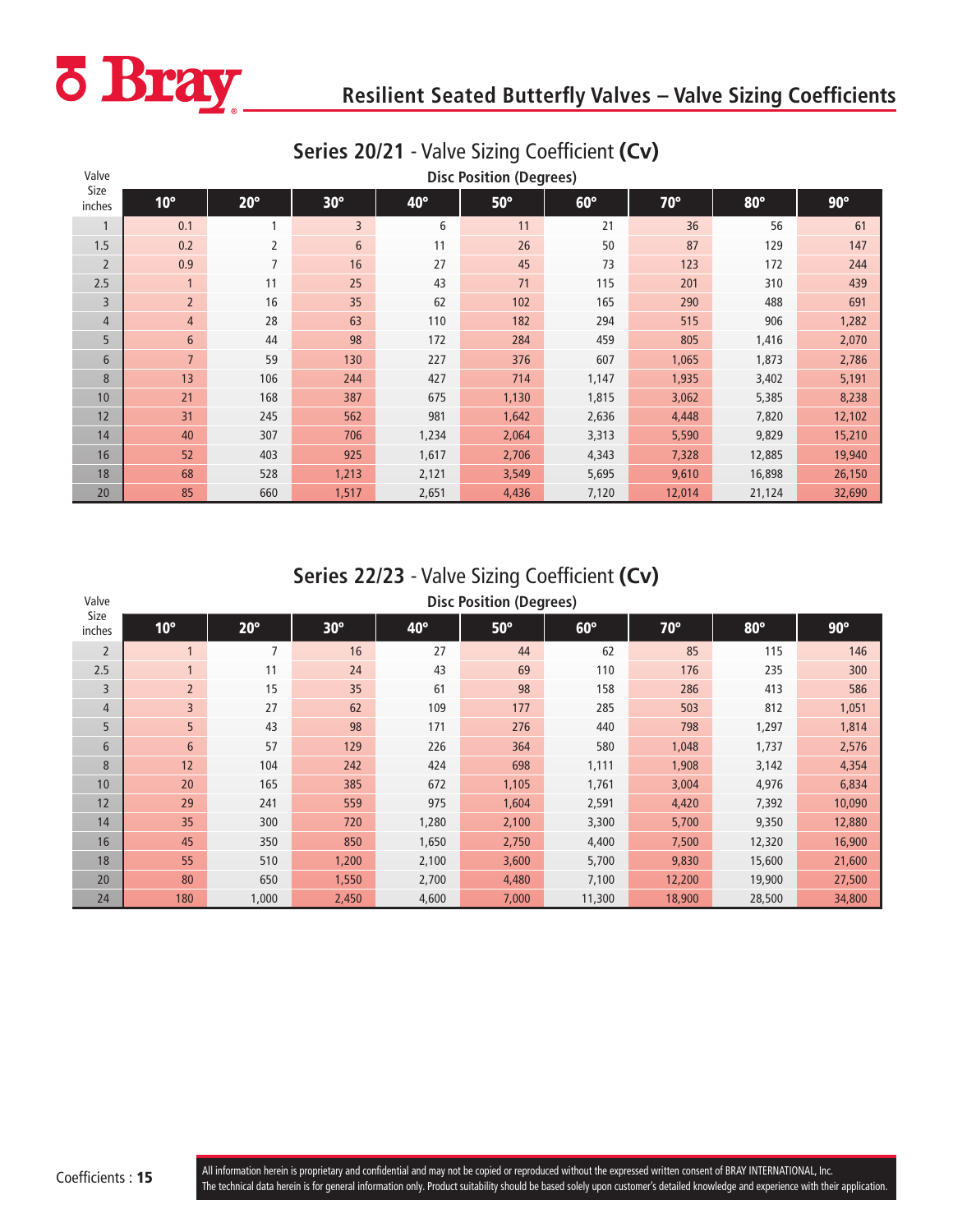<span id="page-15-0"></span>

## **Series 30/31/31H/3A/3AH/31U - Valve Sizing Coefficient (Cv)**

| Valve          | <b>Disc Position (Degrees)</b> |                |            |       |            |            |            |            |            |  |
|----------------|--------------------------------|----------------|------------|-------|------------|------------|------------|------------|------------|--|
| Size<br>Inches | $10^{\circ}$                   | $20^{\circ}$   | $30^\circ$ | 40°   | $50^\circ$ | $60^\circ$ | $70^\circ$ | $80^\circ$ | $90^\circ$ |  |
| $\overline{2}$ | 0.8                            | $\overline{7}$ | 16         | 27    | 43         | 61         | 84         | 114        | 144        |  |
| 2.5            | $\overline{1}$                 | 11             | 24         | 43    | 67         | 107        | 163        | 223        | 282        |  |
| 3              | $\overline{2}$                 | 15             | 35         | 61    | 96         | 154        | 267        | 364        | 461        |  |
| $\overline{4}$ | $\overline{3}$                 | 27             | 62         | 109   | 171        | 274        | 496        | 701        | 841        |  |
| 5              | 5 <sup>5</sup>                 | 43             | 98         | 170   | 268        | 428        | 775        | 1,146      | 1,376      |  |
| 6              | 6                              | 56             | 129        | 225   | 354        | 567        | 1,025      | 1,542      | 1,850      |  |
| 8              | 12                             | 102            | 241        | 421   | 680        | 1,081      | 1,862      | 2,842      | 3,316      |  |
| 10             | 19                             | 162            | 382        | 667   | 1,076      | 1,710      | 2,948      | 4,525      | 5,430      |  |
| 12             | 27                             | 235            | 555        | 1,005 | 1,594      | 2,563      | 4,393      | 6,731      | 8,077      |  |
| 14             | 34                             | 299            | 756        | 1,320 | 2,149      | 3,384      | 5,939      | 8,874      | 10,538     |  |
| 16             | 45                             | 397            | 1,001      | 1,749 | 2,847      | 4,483      | 7,867      | 11,761     | 13,966     |  |
| 18             | 58                             | 507            | 1,281      | 2,237 | 3,643      | 5,736      | 10,065     | 14,496     | 17,214     |  |
| 20             | 72                             | 632            | 1,595      | 2,786 | 4,536      | 7,144      | 12,535     | 18,812     | 22,339     |  |

## **Series 32/33/35/36/35F/36H - Valve Sizing Coefficient (Cv)**

| Valve          | <b>Disc Position (Degrees)</b> |              |            |        |                        |            |            |            |            |
|----------------|--------------------------------|--------------|------------|--------|------------------------|------------|------------|------------|------------|
| Size<br>Inches | $10^{\circ}$                   | $20^{\circ}$ | $30^\circ$ | 40°    | $50^\circ$             | $60^\circ$ | $70^\circ$ | $80^\circ$ | $90^\circ$ |
| 22             | 103                            | 916          | 2,070      | 3,510  | 5,640                  | 9,036      | 14,562     | 22,028     | 27,168     |
| 24             | 259                            | 1,028        | 2,387      | 4,244  | 6,962                  | 11,040     | 18,235     | 27,186     | 33,154     |
| 26             | 289                            | 1,141        | 2,752      | 4,890  | 7,824                  | 12,496     | 19,921     | 29,700     | 36,220     |
| 28             | 295                            | 1,324        | 3,133      | 5,399  | 8,636                  | 13,838     | 22,578     | 34,683     | 41,619     |
| 30             | 420                            | 1,652        | 3,986      | 7,080  | 11,328                 | 18,090     | 28,844     | 43,003     | 52,443     |
| 32             | 550                            | 2,026        | 4,636      | 7,983  | 12,743                 | 20,410     | 32,591     | 48,558     | 60,658     |
| 34             | 533                            | 2,304        | 5,210      | 8,834  | 14,179                 | 22,741     | 36,648     | 55,438     | 68,374     |
| 36             | 740                            | 2,775        | 5,936      | 9,790  | 15,572                 | 25,053     | 40,086     | 59,667     | 77,089     |
| 40             | 757                            | 2,971        | 6,925      | 11,862 | 19,307                 | 30,636     | 50,406     | 73,990     | 90,175     |
| 42             | 783                            | 3,502        | 7,879      | 12,997 | 21,010                 | 35,016     | 54,584     | 83,421     | 102,989    |
| 44             | 904                            | 4,066        | 8,698      | 14,346 | 22,818                 | 36,712     | 58,740     | 87,430     | 112,960    |
| 48             | 1,023                          | 4,651        | 10,365     | 17,010 | 27,242                 | 43,853     | 70,431     | 108,968    | 132,888    |
| 52             |                                |              |            |        | <b>Consult Factory</b> |            |            |            |            |
| 54             | 1,299                          | 5,904        | 13,158     | 21,594 | 34,583                 | 55,671     | 89,411     | 138,334    | 168,700    |
| 60             | 1,480                          | 6,400        | 14,500     | 24,500 | 39,400                 | 63,200     | 102,000    | 154,000    | 190,000    |
| 66             | 1,650                          | 7,110        | 16,100     | 27,300 | 43,800                 | 70,200     | 113,000    | 171,000    | 211,000    |
| 72             | 1,900                          | 8,220        | 18,600     | 31,500 | 50,700                 | 81,200     | 131,000    | 198,000    | 244,000    |
| 78             | 2,290                          | 9,910        | 22,400     | 38,000 | 61,000                 | 97,800     | 158,000    | 238,000    | 294,000    |
| 84             | 2,290                          | 11,390       | 25,800     | 43,700 | 70,200                 | 112,400    | 181,000    | 274,000    | 338,000    |
| 90             |                                |              |            |        | <b>Consult Factory</b> |            |            |            |            |
| 96             |                                |              |            |        | <b>Consult Factory</b> |            |            |            |            |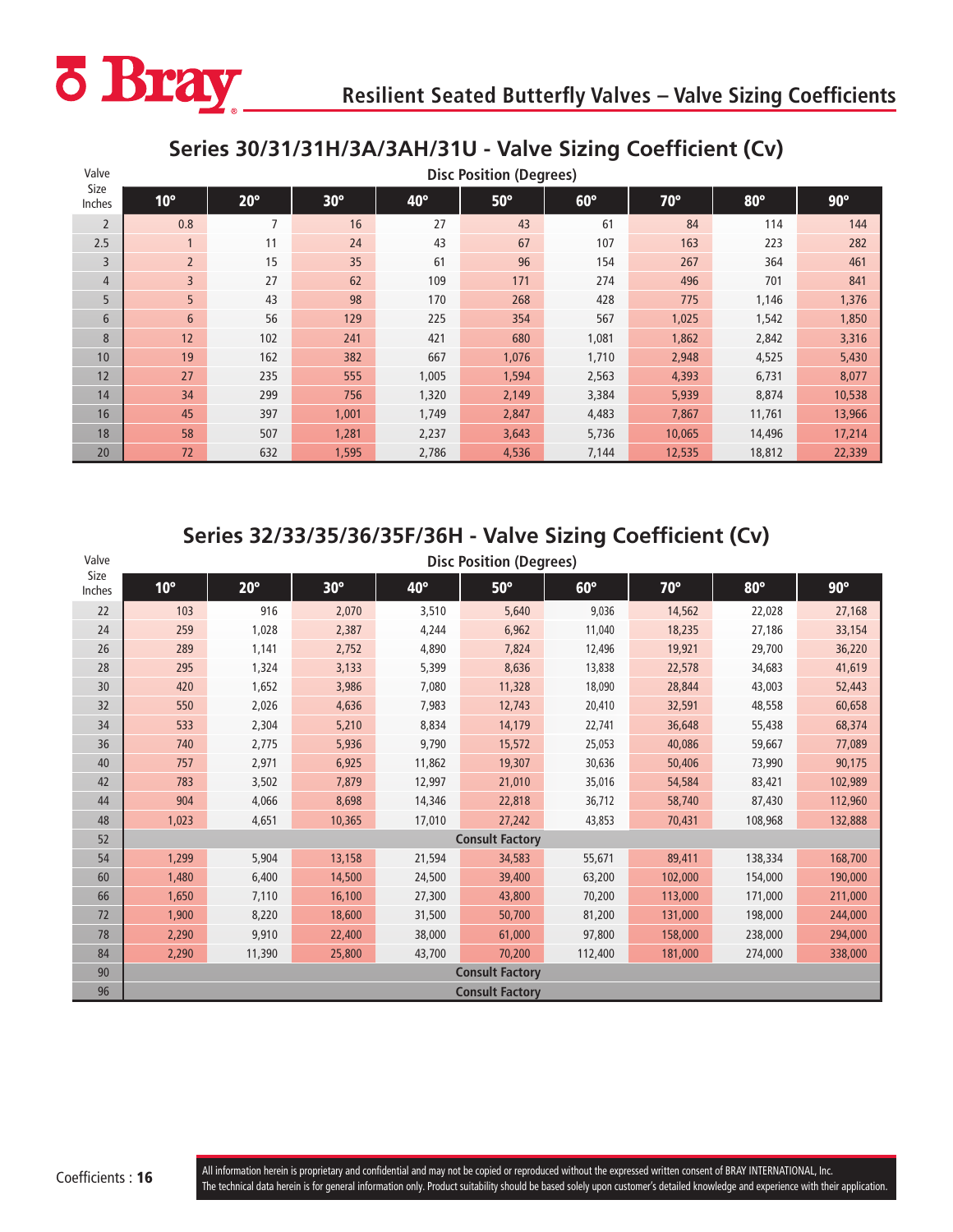<span id="page-16-0"></span>

## **Series 20/21 - Valve Sizing Coefficient (Kv)**

| Valve      |              | <b>Disc Position (Degrees)</b> |            |           |            |            |            |            |            |  |  |
|------------|--------------|--------------------------------|------------|-----------|------------|------------|------------|------------|------------|--|--|
| Size<br>mm | $10^{\circ}$ | $20^{\circ}$                   | $30^\circ$ | 40°       | $50^\circ$ | $60^\circ$ | $70^\circ$ | $80^\circ$ | $90^\circ$ |  |  |
| 25         | 0.087        | 0.865                          | 2.595      | 5.190     | 9.515      | 18.165     | 31.140     | 48.440     | 52.765     |  |  |
| 40         | 0.173        | 1.730                          | 5.190      | 9.515     | 22.490     | 43.250     | 75.255     | 111.585    | 127.155    |  |  |
| 50         | 0.779        | 6.055                          | 13.840     | 23.355    | 38.925     | 63.145     | 106.395    | 148.780    | 211.060    |  |  |
| 65         | 0.865        | 9.515                          | 21.625     | 37.195    | 61.415     | 99.475     | 173.865    | 268.150    | 379.735    |  |  |
| 80         | 1.730        | 13.840                         | 30.275     | 53.630    | 88.230     | 142.725    | 250.850    | 422.120    | 597.715    |  |  |
| 100        | 3.460        | 24.220                         | 54.495     | 95.150    | 157.430    | 254.310    | 445.475    | 783.690    | 1,108.930  |  |  |
| 125        | 5.190        | 38.060                         | 84.770     | 148.780   | 245.660    | 397.035    | 696.325    | 1,224.840  | 1,790.550  |  |  |
| 150        | 6.055        | 51.035                         | 112.450    | 196.355   | 325.240    | 525.055    | 921.225    | 1,620.145  | 2,409.890  |  |  |
| 200        | 11.245       | 91.690                         | 211.060    | 369.355   | 617.610    | 992.155    | 1,673.775  | 2,942.730  | 4,490.215  |  |  |
| 250        | 18.165       | 145.320                        | 334.755    | 583.875   | 977.450    | 1,569.975  | 2,648.630  | 4,658.025  | 7,125.870  |  |  |
| 300        | 26.815       | 211.925                        | 486.130    | 848.565   | 1,420.330  | 2,280.140  | 3,847.520  | 6,764.300  | 10,468.230 |  |  |
| 350        | 34.600       | 265.555                        | 610.690    | 1,067.410 | 1,785.360  | 2,865.745  | 4,835.350  | 8,502.085  | 13,156.650 |  |  |
| 400        | 44.980       | 348.595                        | 800.125    | 1,398.705 | 2,340.690  | 3,756.695  | 6,338.720  | 11,145.525 | 17,248.100 |  |  |
| 450        | 58.820       | 456.720                        | 1,049.245  | 1,834.665 | 3,069.885  | 4,926.175  | 8,312.650  | 14,616.770 | 22,619.750 |  |  |
| 500        | 73.525       | 570.900                        | 1,312.205  | 2,293.115 | 3,837.140  | 6,158.800  | 10,392.110 | 18,272.260 | 28,276.850 |  |  |

## **Series 22/23 - Valve Sizing Coefficient (Kv)**

| Valve      |              | <b>Disc Position (Degrees)</b> |            |           |            |            |            |            |            |  |  |  |
|------------|--------------|--------------------------------|------------|-----------|------------|------------|------------|------------|------------|--|--|--|
| Size<br>mm | $10^{\circ}$ | $20^{\circ}$                   | $30^\circ$ | 40°       | $50^\circ$ | $60^\circ$ | $70^\circ$ | $80^\circ$ | $90^\circ$ |  |  |  |
| 50         | 0.865        | 6.055                          | 13.840     | 23.355    | 38.060     | 53.630     | 73.525     | 99.475     | 126.290    |  |  |  |
| 65         | 0.865        | 9.515                          | 20.760     | 37.195    | 59.685     | 95.150     | 152.240    | 203.275    | 259.500    |  |  |  |
| 80         | 1.730        | 12.975                         | 30.275     | 52.765    | 84.770     | 136.670    | 247.390    | 357.245    | 506.890    |  |  |  |
| 100        | 2.595        | 23.355                         | 53.630     | 94.285    | 153.105    | 246.525    | 435.095    | 702.380    | 909.115    |  |  |  |
| 125        | 4.325        | 37.195                         | 84.770     | 147.915   | 238,740    | 380.600    | 690.270    | 1,121.905  | 1,569.110  |  |  |  |
| 150        | 5.190        | 49.305                         | 111.585    | 195.490   | 314,860    | 501.700    | 906.520    | 1,502.505  | 2,228.240  |  |  |  |
| 200        | 10.380       | 89.960                         | 209.330    | 366.760   | 603.770    | 961.015    | 1,650.420  | 2,717.830  | 3,766.210  |  |  |  |
| 250        | 17.300       | 142.725                        | 333.025    | 581.280   | 955.825    | 1,523.265  | 2,598.460  | 4,304.240  | 5,911.410  |  |  |  |
| 300        | 25.085       | 208.465                        | 483.535    | 843.375   | 1,387.460  | 2,241.215  | 3,823.300  | 6,394.080  | 8,727.850  |  |  |  |
| 350        | 30.275       | 259.500                        | 622.800    | 1,107.200 | 1,816.500  | 2,854.500  | 4,930.500  | 8,087.750  | 11,141.200 |  |  |  |
| 400        | 38.925       | 302.750                        | 735.250    | 1,427.250 | 2,378.750  | 3,806.000  | 6,487.500  | 10,656.800 | 14,618.500 |  |  |  |
| 450        | 47.575       | 441.150                        | 1,038.000  | 1,816.500 | 3,114.000  | 4,930.500  | 8,502.950  | 13,494.000 | 18,684.000 |  |  |  |
| 500        | 69.200       | 562.250                        | 1,340,750  | 2,335.500 | 3,875.200  | 6,141.500  | 10,553.000 | 17,213.500 | 23,787.500 |  |  |  |
| 600        | 155.700      | 865.000                        | 2,119.250  | 3,979.000 | 6,055.000  | 9,774.500  | 16,348.500 | 24,652.500 | 30,102.000 |  |  |  |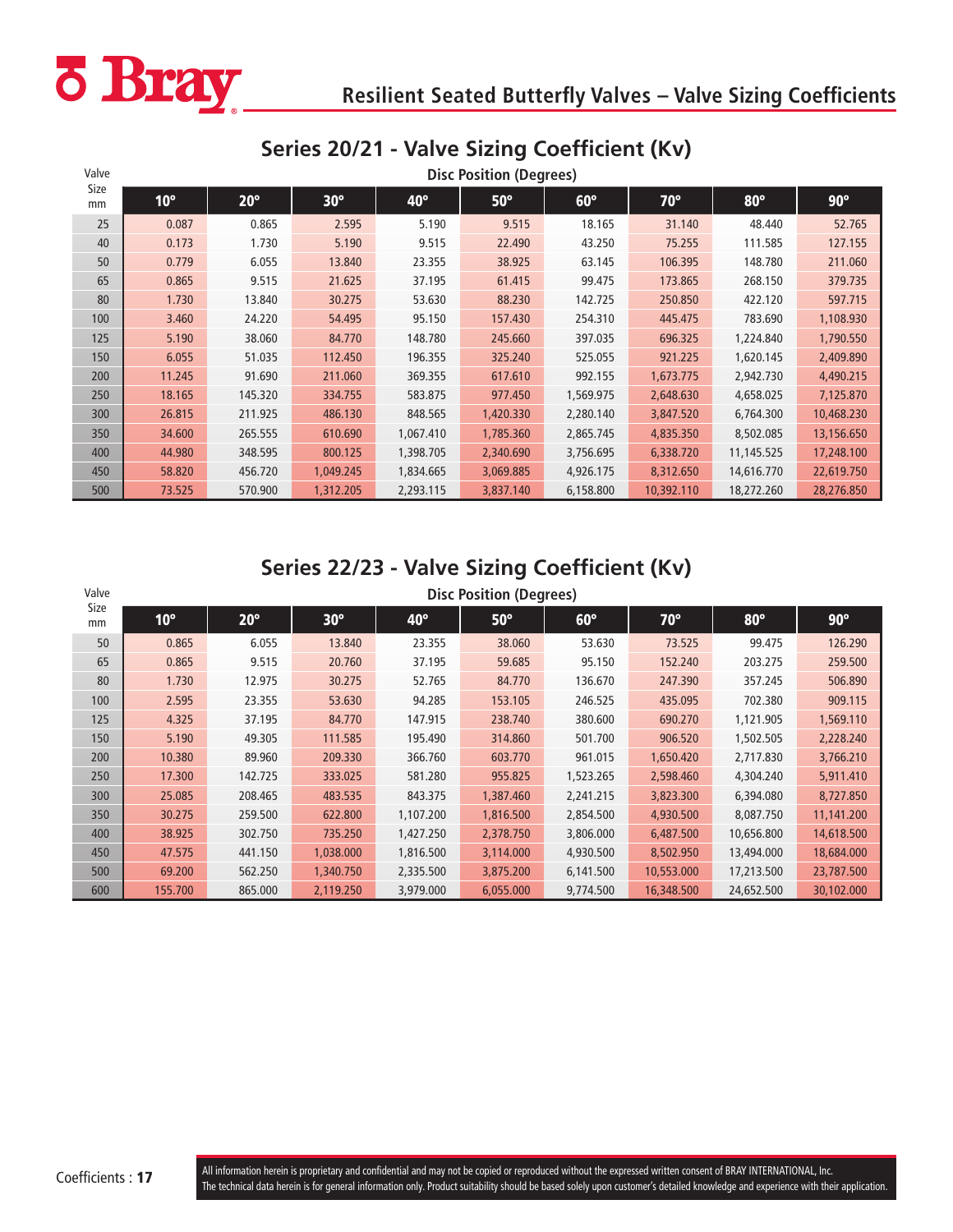<span id="page-17-0"></span>

## **Series 30/31/31H/3A/3AH/31U - Valve Sizing Coefficient (Kv)**

| Valve      |              | <b>Disc Position (Degrees)</b> |            |              |            |            |            |            |            |  |  |  |
|------------|--------------|--------------------------------|------------|--------------|------------|------------|------------|------------|------------|--|--|--|
| Size<br>mm | $10^{\circ}$ | $20^{\circ}$                   | $30^\circ$ | $40^{\circ}$ | $50^\circ$ | $60^\circ$ | $70^\circ$ | $80^\circ$ | $90^\circ$ |  |  |  |
| 50         | 0.692        | 6.055                          | 13.840     | 23.355       | 37.195     | 52.765     | 72.660     | 98.610     | 124.560    |  |  |  |
| 65         | 0.865        | 9.515                          | 20,760     | 37.195       | 57.955     | 92.555     | 140.995    | 192.895    | 243.930    |  |  |  |
| 80         | 1.730        | 12.975                         | 30.275     | 52.765       | 83.040     | 133.210    | 230.955    | 314.860    | 398.765    |  |  |  |
| 100        | 2.595        | 23.355                         | 53.630     | 94.285       | 147.915    | 237.010    | 429.040    | 606.365    | 727.465    |  |  |  |
| 125        | 4.325        | 37.195                         | 84.770     | 147.050      | 231.820    | 370.220    | 670.375    | 991.290    | 1,190.240  |  |  |  |
| 150        | 5.190        | 48.440                         | 111.585    | 194.625      | 306.210    | 490.455    | 886.625    | 1,333.830  | 1,600.250  |  |  |  |
| 200        | 10.380       | 88.230                         | 208.465    | 364.165      | 588.200    | 935.065    | 1,610.630  | 2,458.330  | 2,868.340  |  |  |  |
| 250        | 16.435       | 140.130                        | 330.430    | 576.955      | 930.740    | 1,479.150  | 2,550.020  | 3,914.125  | 4,696.950  |  |  |  |
| 300        | 23.355       | 203.275                        | 480.075    | 869.325      | 1,378.810  | 2,216.995  | 3,799.945  | 5,822.315  | 6,986.605  |  |  |  |
| 350        | 29.410       | 258.635                        | 653.940    | 1,141.800    | 1,858.885  | 2,927.160  | 5,137.235  | 7,676.010  | 9,115.370  |  |  |  |
| 400        | 38.925       | 343.405                        | 865,865    | 1,512.885    | 2,462.655  | 3,877.795  | 6,804.955  | 10,173.265 | 12,080.590 |  |  |  |
| 450        | 50.170       | 438.555                        | 1,108.065  | 1,935.005    | 3,151.195  | 4,961.640  | 8,706.225  | 12,539.040 | 14,890.110 |  |  |  |
| 500        | 62.280       | 546.680                        | 1,379.675  | 2,409.890    | 3,923.640  | 6,179.560  | 10,842.775 | 16,272.380 | 19,323.235 |  |  |  |

## **Series 32/33/35/36/35F/36H - Valve Sizing Coefficient (Kv)**

| Valve      |              | <b>Disc Position (Degrees)</b> |            |            |                        |            |             |             |             |  |
|------------|--------------|--------------------------------|------------|------------|------------------------|------------|-------------|-------------|-------------|--|
| Size<br>mm | $10^{\circ}$ | $20^\circ$                     | $30^\circ$ | 40°        | $50^\circ$             | $60^\circ$ | $70^\circ$  | $80^\circ$  | $90^\circ$  |  |
| 550        | 89.095       | 792.340                        | 1,790.550  | 3,036.150  | 4,878.600              | 7,816.140  | 12,596.130  | 19,054.220  | 23,500.320  |  |
| 600        | 224.035      | 889.220                        | 2,064.755  | 3,671.060  | 6,022.130              | 9,549.600  | 15,773.275  | 23,515.890  | 28,678.210  |  |
| 650        | 249.985      | 986.965                        | 2,380.480  | 4,229.850  | 6.767.760              | 10,809,040 | 17,231.665  | 25,690.500  | 31,330.300  |  |
| 700        | 255.175      | 1,145.260                      | 2,710.045  | 4,670.135  | 7,470.140              | 11,969.870 | 19,529.970  | 30,000.795  | 36,000.435  |  |
| 750        | 363.300      | 1,428.980                      | 3,447.890  | 6,124.200  | 9.798.720              | 15,647.850 | 24,950.060  | 37,197.595  | 45,363.195  |  |
| 800        | 475.750      | 1,752.490                      | 4,010.140  | 6,905.295  | 11,022.695             | 17,654.650 | 28,191.215  | 42,002.670  | 52,469.170  |  |
| 850        | 461.045      | 1,992.960                      | 4,506.650  | 7,641.410  | 12,264.835             | 19,670.965 | 31,700.520  | 47,953.870  | 59,143.510  |  |
| 900        | 640.100      | 2,400.375                      | 5,134.640  | 8,468.350  | 13,469.780             | 21,670.845 | 34,674.390  | 51,611.955  | 66,681.985  |  |
| 1,000      | 654.805      | 2,569.915                      | 5,990.125  | 10,260,630 | 16,700.555             | 26,500.140 | 43,601.190  | 64,001.350  | 78,001.375  |  |
| 1,050      | 677.295      | 3,029.230                      | 6,815.335  | 11,242.405 | 18,173.650             | 30,288.840 | 47,215.160  | 72,159.165  | 89,085.485  |  |
| 1,100      | 781.960      | 3,517.090                      | 7,523.770  | 12,409.290 | 19,737.570             | 31,755.880 | 50,810.100  | 75,626.950  | 97,710.400  |  |
| 1,200      | 884.895      | 4,023.115                      | 8,965.725  | 14,713.650 | 23,564.330             | 37,932.845 | 60,922.815  | 94,257.320  | 114,948.120 |  |
| 1,300      |              |                                |            |            | <b>Consult Factory</b> |            |             |             |             |  |
| 1,400      | 1,123.635    | 5,106.960                      | 11,381.670 | 18,678.810 | 29,914.295             | 48,155.415 | 77,340.515  | 119,658.910 | 145,925.500 |  |
| 1,500      | 1,280.200    | 5,536.000                      | 12,542.500 | 21,192.500 | 34,081.000             | 54,668.000 | 88,230.000  | 133,210.000 | 164,350.000 |  |
| 1,650      | 1,427.250    | 6,150.150                      | 13,926.500 | 23,614.500 | 37,887.000             | 60,723.000 | 97,745.000  | 147,915.000 | 182,515.000 |  |
| 1,800      | 1,643.500    | 7,110.300                      | 16,089.000 | 27,247.500 | 43,855.500             | 70,238.000 | 113,315.000 | 171,270.000 | 211,060.000 |  |
| 2,000      | 1,980.850    | 8,572.150                      | 19,376.000 | 32,870.000 | 52,765.000             | 84,597.000 | 136,670.000 | 205,870.000 | 254,310.000 |  |
| 2,200      | 1,980.850    | 9,852.350                      | 22,317.000 | 37,800.500 | 60,723.000             | 97,226.000 | 156,565.000 | 237,010.000 | 292,370.000 |  |
| 2,250      |              |                                |            |            | <b>Consult Factory</b> |            |             |             |             |  |
| 2,400      |              |                                |            |            | <b>Consult Factory</b> |            |             |             |             |  |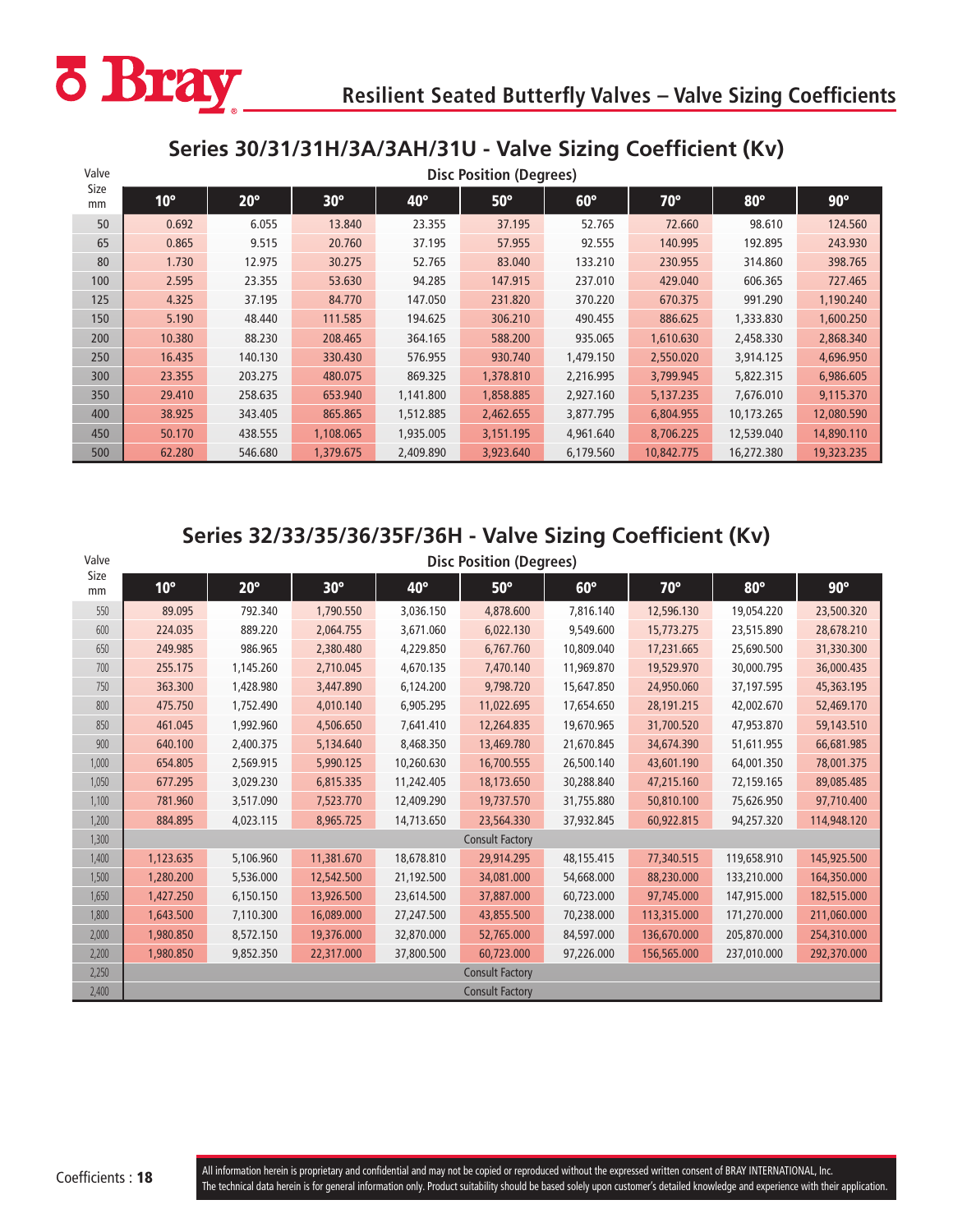<span id="page-18-0"></span>

# **Examples of Typical Flange to Valve Bolting\* EXAMPLES OF TYPICAL FLANGE TO VALVE BOLTING\***



## **Please refer to ASME B-16.5 or B-16.47 for Flange and Bolt Dimension Information**

\* Double flange style bolting not shown.

\*\* Lug threads may be tapped from both sides and therefore tap may not be continuous.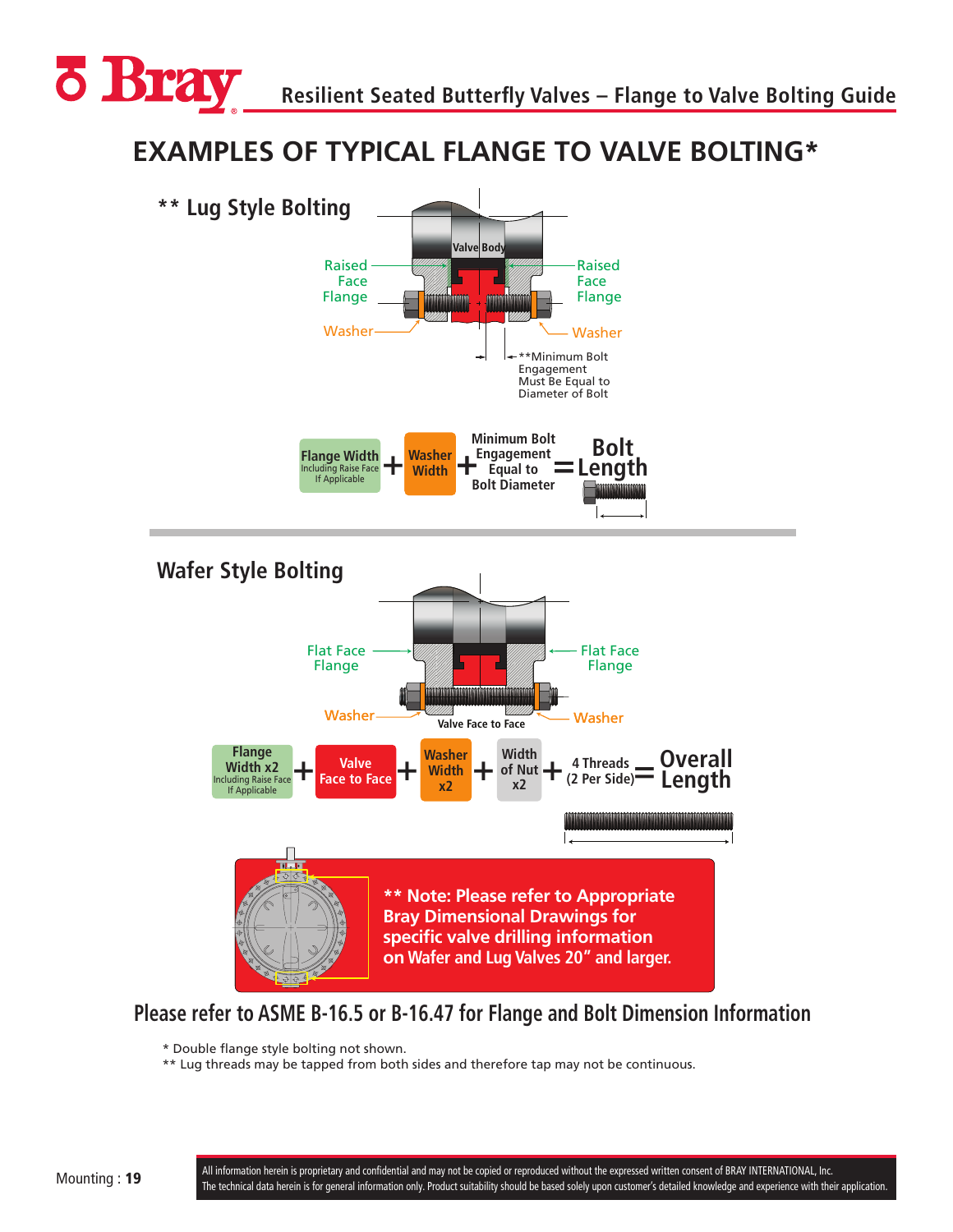<span id="page-19-0"></span>

## **FLANGE BOLT TENSIONING Bray Butterfly Valves with Metal Mating Flanges**

A question frequently asked at Bray is "What torque do I apply to the flange bolts to insure the valve is properly installed?". Initially this seems to be a simple request until all of the factors are analyzed. The installation of a valve requires several components: the valve, mating flanges, nuts, bolts and studs. Each is supplied by different manufacturers and each has different characteristics. The proper torque for one combination may be too much or too little for a second combination. The following is a list of information which needs to be known in order to start calculating the torque requirements.

#### **Valve**

- Type
- Size
- Materials of construction (Body)
- Surface finishes / Surface conditions

#### **Flange**

- Type
- Size
- Finish / both sides
- Condition of flange / surface contamination

#### **Bolt (or Stud)**

- Type
- Materials of Construction
- Surface Conditions

#### **Nut**

- Type
- Materials of Construction
- Surface Conditions

#### **Lubrication**

- Type
- Coverage

#### **General Factors**

- Temperature and relative humidity at the time of installation
- Speed at which bolts are turned

**Note:** The elastomer valve seat manufactured by Bray also acts as the flange gasket. No additional gaskets are required or recommended. Other valve styles which do not have integral gaskets will need to have this component supplied. The characteristics of this component will also need to be considered.

Complete knowledge of all relevant conditions is almost impossible to obtain. As a result, the computation of the exact torque requirement is not practical. No reputable manufacturer can provide accurate information when so many outside factors are present.

The International Fasteners Institute covers some of the details required to "compute" a torque value. Even with this information the use of a torque wrench is only considered to be 25% accurate. Based on the difficulty and inaccuracy of using this method, Bray recommends the use of the "Turn of the nut" method.

#### **"Turn of the Nut" Tightening (For ANSI Standard Iron and Steel Flanges)**

\*\*For Non-Metallic or non-standard flanges, follow the manufacturers installation procedures.

1. The valve and flange faces must be aligned parallel to each other.

**Note:** For rubber seated butterfly valves manufactured by Bray, it is required that the valve be fully opened prior to the tightening of the flange bolts.

- 2. After aligning the holes in a joint, sufficient bolts shall be placed and brought to a 'snug-tight' condition to ensure that the parts of the joint are *brought into full contact* with each other. 'Snug-Tight' is the tightness attained by the full effort of a man using a spud wrench.
- 3. Following the initial snugging operation, bolts shall be placed in any remaining holes and brought to snug-tightness. Re-snugging may be necessary in large joints.
- 4. Tighten opposite bolts in sequence to insure even pressure around the entire flange.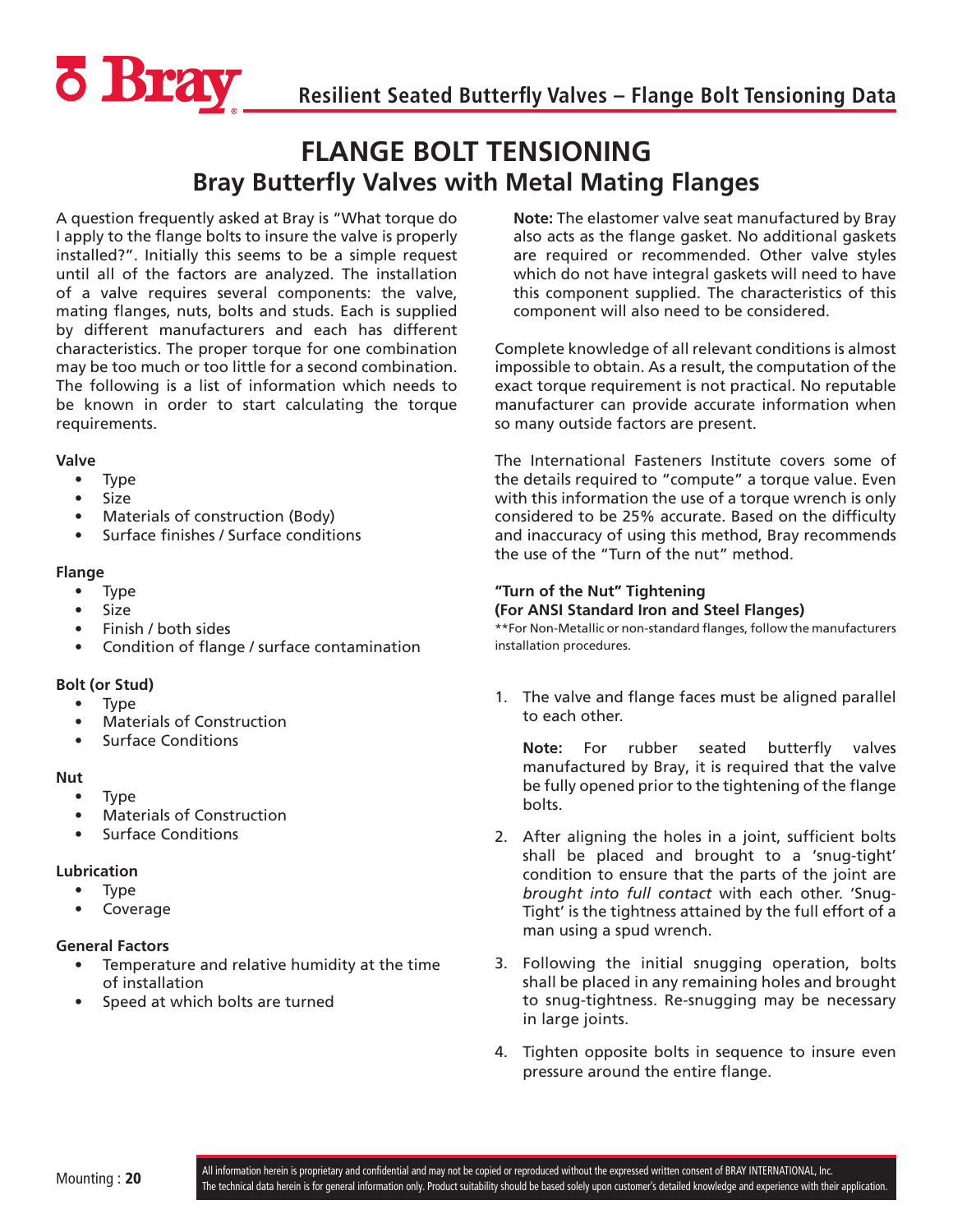

5. When all bolts are snug-tight, each bolt in the joint then shall be tightened additionally by the applicable amount of nut rotation given in Note 1. During tightening there shall be no rotation of the valve or flange.

#### **Note 1**

For bolt lengths **not exceeding** 8 diameters or 8 inches (203.2 mm) = **1/4 turn** For bolt lengths **exceeding** 8 diameters or 8 inches (203.2 mm) = **1/2 turn**

**Disclaimer:**

**Bray Controls is issuing these recommendations only as a guide to installation. This recommendation is based on the full compliance of all materials supplied to their appropriate specifications. Since many of the components are not manufactured by Bray we can take no responsibility for any damage caused during installation.**

|                | <b>Valve Size</b> | <b>Normal Torque Range</b> | <b>Normal Torque Range</b> |  |  |
|----------------|-------------------|----------------------------|----------------------------|--|--|
| $\ln$          | mm                | Ft-Ibs                     | <b>Nm</b>                  |  |  |
| 2              | 50                | 30                         | 40                         |  |  |
| 2.5            | 65                | 30                         | 40                         |  |  |
| 3              | 80                | 35                         | 50                         |  |  |
| $\overline{4}$ | 100               | $35 - 40$                  | $50 - 55$                  |  |  |
| 5              | 125               | $35 - 45$                  | $50 - 60$                  |  |  |
| 6              | 150               | $35 - 50$                  | $50 - 65$                  |  |  |
| 8              | 200               | $45 - 55$                  | $60 - 75$                  |  |  |
| 10             | 250               | $55 - 75$                  | $75 - 100$                 |  |  |
| 12             | 300               | $65 - 110$                 | $90 - 150$                 |  |  |
| 14             | 350               | $75 - 120$                 | $100 - 165$                |  |  |
| 16             | 400               | $75 - 120$                 | $100 - 165$                |  |  |
| 18             | 450               | $85 - 130$                 | $115 - 175$                |  |  |
| 20             | 500               | $85 - 130$                 | 115 - 175                  |  |  |

#### **Series 20/21 and 30/31 - Flange Bolt Torque Chart**

Please note that the Nm and Ft-lbs values are based on bolt size in respective metric and ANSI flanges, i.e. these values are not a direct conversion between Nm and Ftlbs.

The values represent average torques needed to ensure full compression of the resilient valves' seats into the valves' bodies when installed in pipeline flanges. The face of both flanges must come into full contact with the valves' metal bodies.

No additional torque is required for proper functioning of the Bray resilient seated valves.

The torque values are based on using new, coarsethreaded, lubricated fasteners. Up to 25% may be added to the Normal Torque Range values when using nonlubricated fasteners.

Torque Values specified by flange manufacturers *must not be exceeded.*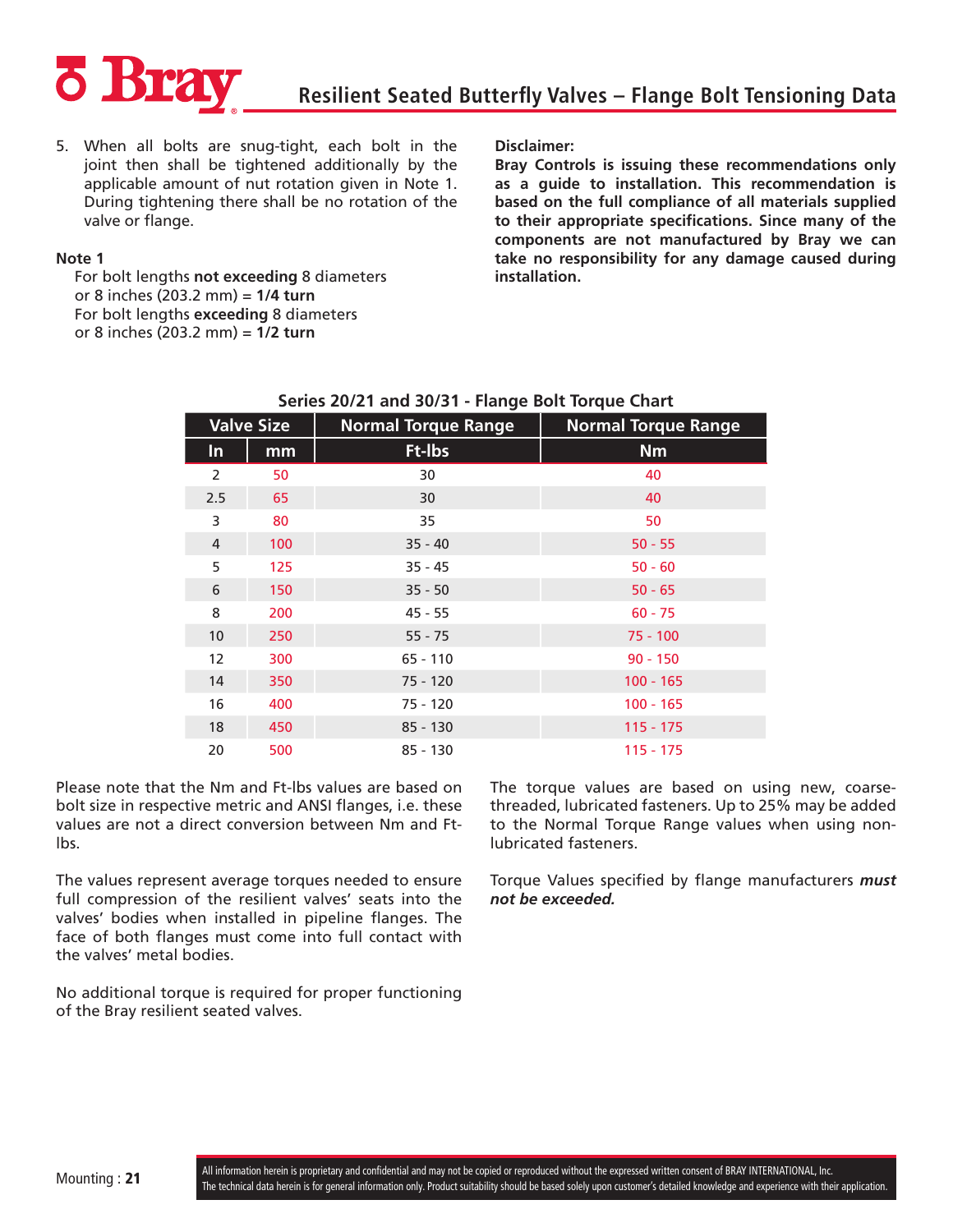

|                | יסו טביבים באוויסטים וויסט פאוויסטים וויסטאטוויסטים וויסטים באוויסט |             |                            |        |                         |  |  |  |  |  |  |
|----------------|---------------------------------------------------------------------|-------------|----------------------------|--------|-------------------------|--|--|--|--|--|--|
|                | <b>Valve Size</b>                                                   |             | <b>Normal Torque Range</b> |        | <b>Max Torque Range</b> |  |  |  |  |  |  |
| In             | mm                                                                  | Ft-Ibs      | <b>Nm</b>                  | Ft-Ibs | <b>Nm</b>               |  |  |  |  |  |  |
| $\overline{2}$ | 50                                                                  | 30          | 40                         | 35     | 50                      |  |  |  |  |  |  |
| 2.5            | 65                                                                  | 30          | 40                         | 35     | 50                      |  |  |  |  |  |  |
| 3              | 80                                                                  | 35          | 50                         | 40     | 55                      |  |  |  |  |  |  |
| 4              | 100                                                                 | $35 - 40$   | $50 - 55$                  | 40     | 55                      |  |  |  |  |  |  |
| 5              | 125                                                                 | $35 - 45$   | $50 - 60$                  | 50     | 65                      |  |  |  |  |  |  |
| 6              | 150                                                                 | $35 - 50$   | $50 - 65$                  | 65     | 90                      |  |  |  |  |  |  |
| 8              | 200                                                                 | $45 - 55$   | $60 - 75$                  | 80     | 110                     |  |  |  |  |  |  |
| 10             | 250                                                                 | $55 - 75$   | $75 - 100$                 | 100    | 135                     |  |  |  |  |  |  |
| 12             | 300                                                                 | $65 - 110$  | $90 - 150$                 | 120    | 165                     |  |  |  |  |  |  |
| 14             | 350                                                                 | $75 - 120$  | $100 - 165$                | 140    | 190                     |  |  |  |  |  |  |
| 16             | 400                                                                 | $75 - 120$  | $100 - 165$                | 140    | 190                     |  |  |  |  |  |  |
| 18             | 450                                                                 | $85 - 130$  | $115 - 175$                | 170    | 230                     |  |  |  |  |  |  |
| 20             | 500                                                                 | $85 - 130$  | $115 - 175$                | 180    | 245                     |  |  |  |  |  |  |
| 24             | 600                                                                 | $100 - 150$ | $135 - 205$                | 220    | 300                     |  |  |  |  |  |  |

**Series 22/23 Installation - Flange Bolt Torque Chart, 150 lb Flanges**

The torque values are based on using new, coarsethreaded, lubricated fasteners. Up to 15% may be added to the Normal Torque Range values when using nonlubricated fasteners. However, the maximum torque should not be exceeded.

Torque values specified by manufacturers of certain flanges, for example plastic flanges, could be lower than the values specified above. In such cases, the flange manufacturers' torque values must not be exceeded. Use flange gaskets if necessary to secure flange seal.

Flange gaskets are normally not used for installation of S22/23 valves. Flange leakage may be caused by combination of out-of-parallel and/or misaligned flanges, and surface damage on the flange face and/or the face of the valve seat. In such cases, suitable flange gaskets may be used to control flange leakage.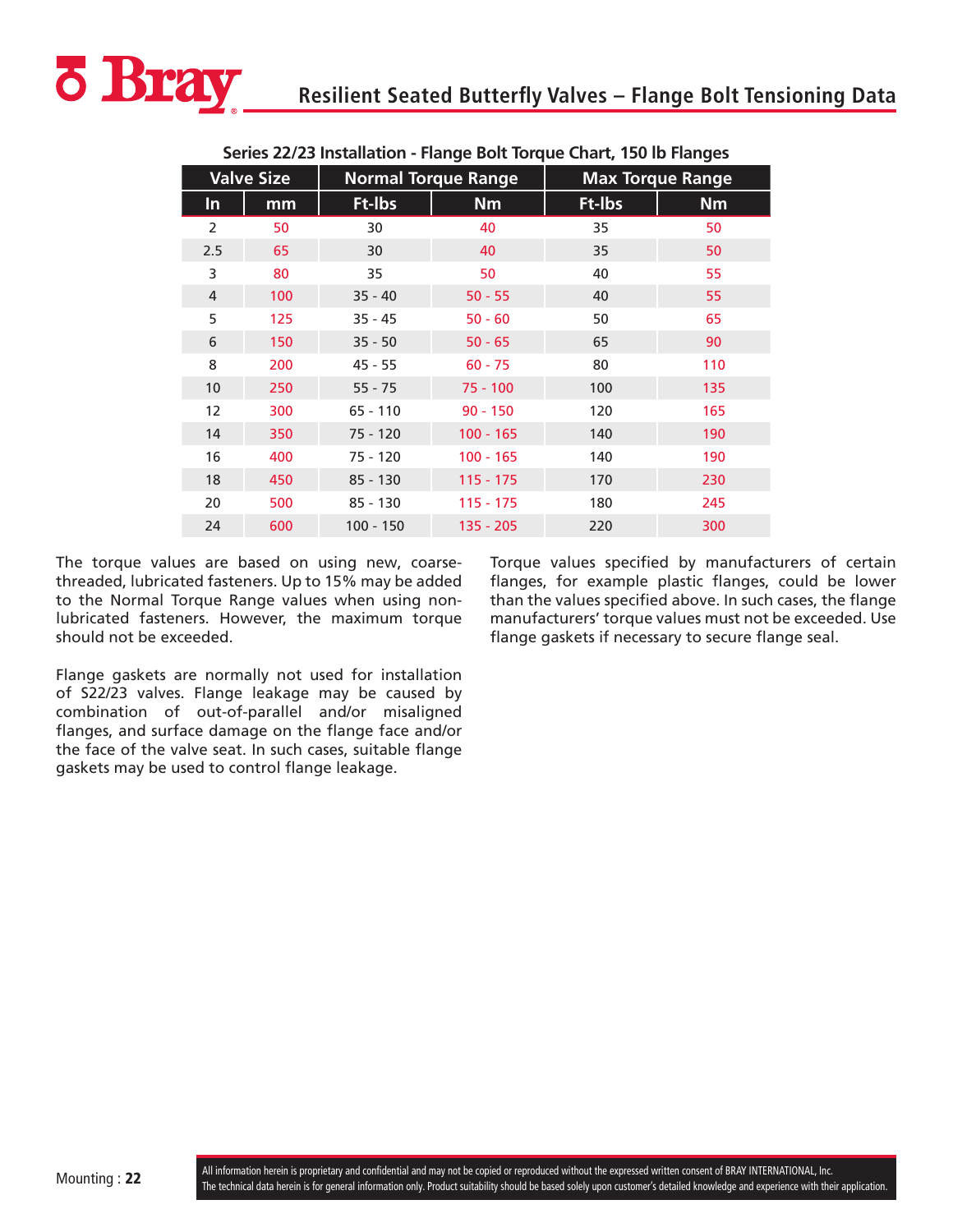<span id="page-22-0"></span>

|                            | <u>Jelies ZVZ I - Jtaliualu Metal Jpetilitativiis</u> |                               |                          |                |  |  |  |  |  |  |  |
|----------------------------|-------------------------------------------------------|-------------------------------|--------------------------|----------------|--|--|--|--|--|--|--|
| Part                       |                                                       | <b>Material</b>               | <b>ASTM No.</b>          | <b>UNS No.</b> |  |  |  |  |  |  |  |
| <b>Body</b>                |                                                       | Cast Iron                     | A126 Class B             |                |  |  |  |  |  |  |  |
|                            |                                                       | Ductile Iron                  | A395 Gr. 60-40-18        | F32800         |  |  |  |  |  |  |  |
|                            |                                                       | 316 Stainless Steel           | A351 CF8M                | J92900         |  |  |  |  |  |  |  |
|                            |                                                       | <b>Aluminum</b>               | B <sub>26</sub> Class B  |                |  |  |  |  |  |  |  |
| <b>Disc/Stem</b>           |                                                       | 316 Stainless Steel           | A351 CF8M                | J92900         |  |  |  |  |  |  |  |
| 1-12" (25-300mm) One Piece |                                                       | Hastelloy <sup>®</sup> C22 *  | B494 CX2MW               | N26022         |  |  |  |  |  |  |  |
|                            |                                                       | 17-4 ph Stainless Steel       | A747 CB7Cu1 Heat Treated | J92180         |  |  |  |  |  |  |  |
|                            |                                                       | 316 Stainless Steel           | A240                     | S31600         |  |  |  |  |  |  |  |
| <b>Disc/Stem</b>           | <b>Disc</b>                                           | Hastelloy <sup>®</sup> C276 * | B575                     | N10276         |  |  |  |  |  |  |  |
| $14 - 20"$                 |                                                       | 17-4 ph Stainless Steel       | A564 630 Heat Treated    | S17400         |  |  |  |  |  |  |  |
| $(350-500mm)$              |                                                       | 316 Stainless Steel           | A276                     | S31600         |  |  |  |  |  |  |  |
| Fabricated                 | <b>Stem</b>                                           | Hastelloy <sup>®</sup> C276 * | <b>B575</b>              | N10276         |  |  |  |  |  |  |  |
|                            |                                                       | 17-4 ph Stainless Steel       | A564 630 Heat Treated    | S17400         |  |  |  |  |  |  |  |

#### **Series 20/21 - Standard Metal Specifications**

## **Series 22/23 - Standard Metal Specifications**

| <b>Part</b> | <b>Material</b>              | <b>ASTM No.</b>       | UNS No. |
|-------------|------------------------------|-----------------------|---------|
|             | Ductile Iron                 | A395 Gr. 60-40-18     | F32800  |
| <b>Body</b> | 316 Stainless Steel          | A351 CF8M             | J92900  |
|             | <b>Carbon Steel</b>          | <b>A216 WCB</b>       | J030002 |
|             | 316 Stainless Steel          | A351 CF8M             | J92900  |
|             | PTFE/316 SS (2"-12")         | A351 CF8M             | J92900  |
|             | PTFE/17-4 ph SS (14"-24")    | A547 CB7Cu1           | J92180  |
|             | PFA/316 SS (2"-12")          | A351 CF8M             | J92900  |
| <b>Disc</b> | PFA/17-4 ph SS (14"-24")     | A547 CB7Cu1           | J92180  |
|             | UHMWPE/316 SS (2"-6")        | A351 CF8M             | J92900  |
|             | <b>UHMWPE/DI (8"-12")</b>    | A536 Gr 65-45-12      | F33100  |
|             | Hastelloy <sup>®</sup> C22 * | B494 CX2MW            | N26022  |
|             | <b>Titanium</b>              |                       |         |
| <b>Stem</b> | 17-4 ph Stainless Steel      | A564 630 Heat Treated | S17400  |

\* Hastelloy® is a registered trademark of Haynes International, Inc.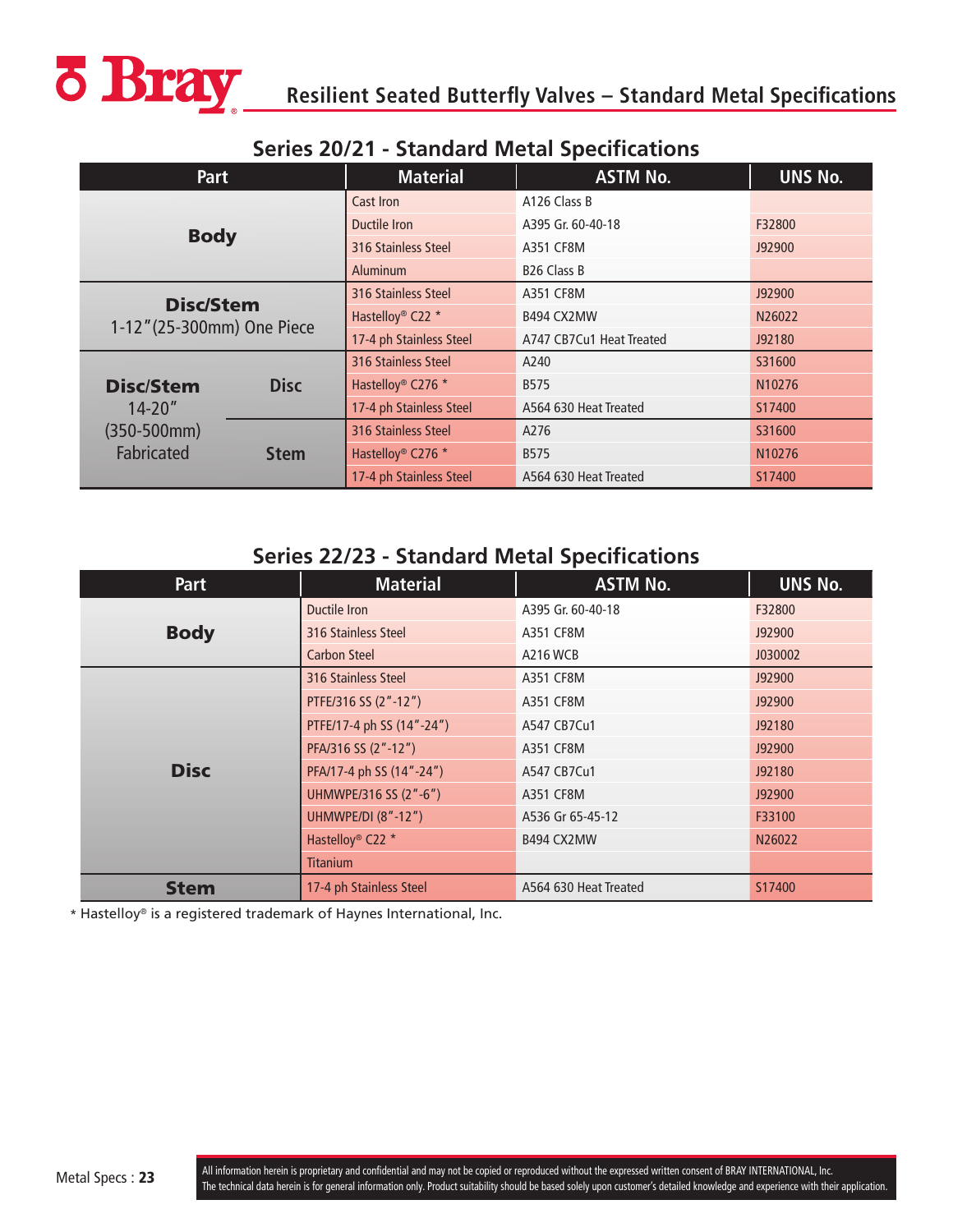<span id="page-23-0"></span>

## **Series 30/31, 31H, 3A/3AH, 31U - Standard Metal Specifications**

| Part        | <b>Material</b>                                                    | <b>ASTM No.</b>       | <b>UNS</b><br>No. | 30/31 | 31H       | 3A/3AH | 31U |
|-------------|--------------------------------------------------------------------|-----------------------|-------------------|-------|-----------|--------|-----|
|             | <b>Cast Iron</b>                                                   | A126 Class B          |                   |       |           |        |     |
|             | <b>Ductile Iron</b>                                                | A536 Gr. 65-45-12     | F33100            |       |           |        |     |
|             | <b>Ductile Iron</b>                                                | A395                  | F32800            |       |           |        |     |
| <b>Body</b> | <b>Carbon Steel</b>                                                | <b>A216 WCB</b>       | J030002           |       |           |        |     |
|             | <b>Nickel Aluminum Bronze</b>                                      | <b>B148</b>           | C95800            |       |           |        |     |
|             | Aluminum                                                           | B26 Class B           |                   |       |           |        |     |
|             | <b>Aluminum Bronze</b>                                             | <b>B148</b>           | C95400            |       | г         |        |     |
|             | <b>Nickel Aluminum Bronze</b>                                      | <b>B148</b>           | C95800            |       |           |        |     |
|             | <b>Nylon Coated Ductile Iron</b>                                   | A536 Gr. 65-45-12     | F33100            |       | $\bullet$ |        |     |
| <b>Disc</b> | 316 Stainless Steel                                                | A351 CF8M             | J92900            |       |           |        |     |
|             | 304 Stainless Steel                                                | A351 CF8              | J92600            |       |           |        |     |
|             | <b>Duplex Stainless Steel</b>                                      | A995 Gr 4A            | J92205            |       |           |        |     |
|             | <b>Super Duplex Stainless Steel</b>                                | A995 Gr 5A            | J93404            |       |           |        |     |
|             | <b>Super Austenitic Stainless Steel</b><br>(254 SMO <sup>™)*</sup> | A351 Grade CK3MCuN    | S31254            |       |           |        |     |
|             | Hastelloy <sup>®</sup> C-276 *                                     | <b>B575</b>           | N10276            |       |           |        |     |
|             | <b>304 Stainless Steel</b>                                         | A276                  | S30400            |       |           |        |     |
|             | 316 Stainless Steel                                                | A276                  | S31600            |       |           |        |     |
| <b>Stem</b> | 416 Stainless Steel                                                | A582                  | S41600            |       | $\bullet$ |        |     |
|             | 17-4 ph Stainless Steel                                            | A564 630 Heat Treated | S17400            |       |           |        |     |
|             | Monel <sup>®</sup> *                                               | B865                  | N05500            |       |           |        |     |

\* Hastelloy® is a registered trademark of Haynes International, Inc. Monel® is a registered trademark of International Nickel Company, Inc.

254 SMO™ is a registered trademark of Avesta AB.

AL-6XN® is a registered trademark of ATI Properties, Inc.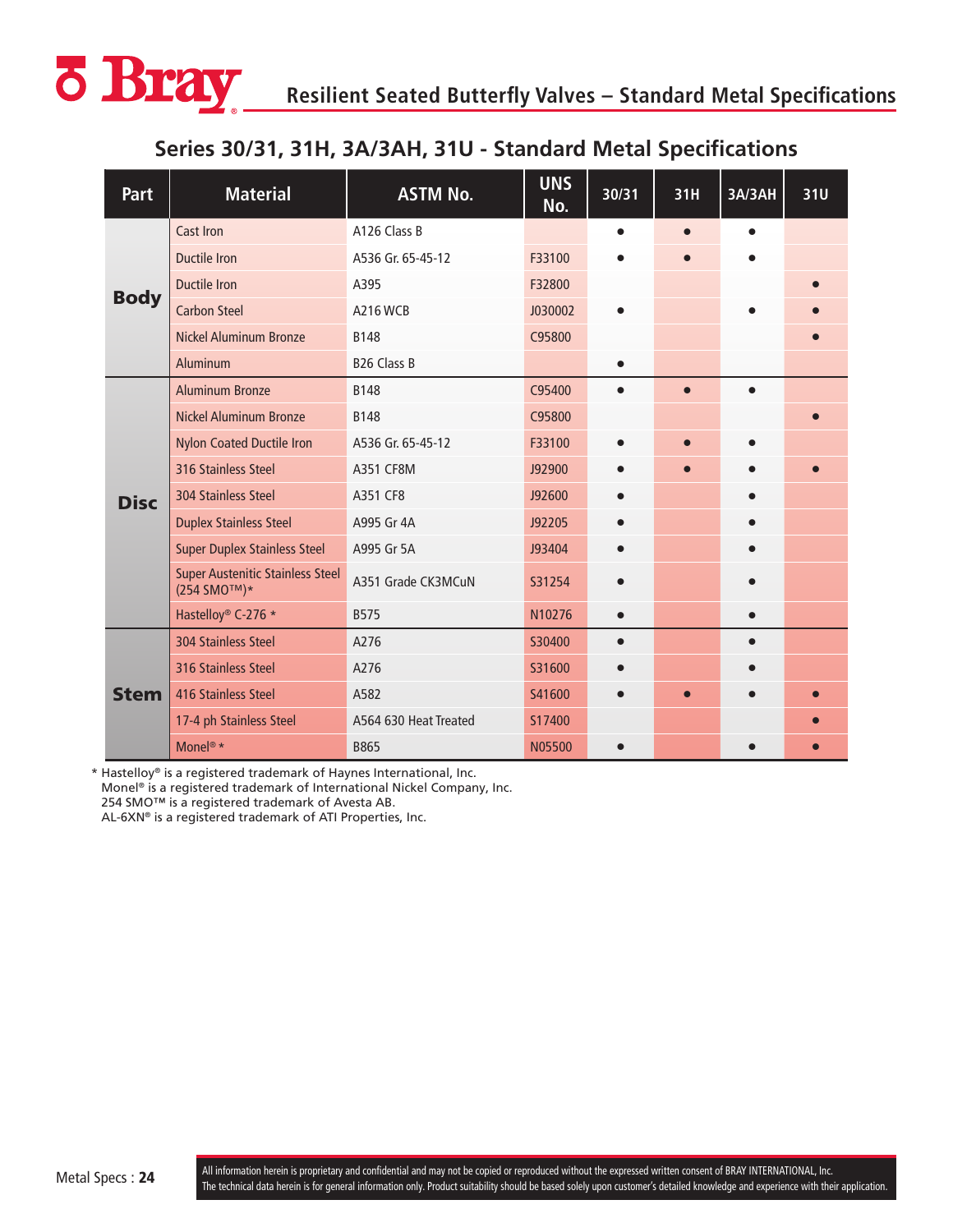<span id="page-24-0"></span>

## **Series 32/33, 35/36, 35F, 36H - Standard Metal Specifications**

| Part        | <b>Material</b>                                          | <b>ASTM No.</b>       | <b>UNS</b><br>No. | 32-36     | 36H       | 35F |
|-------------|----------------------------------------------------------|-----------------------|-------------------|-----------|-----------|-----|
| <b>Body</b> | Cast Iron                                                | A126 Class B          |                   |           |           |     |
|             | <b>Ductile Iron</b>                                      | A536 Gr. 65-45-12     | F33100            |           |           |     |
|             | <b>Carbon Steel</b>                                      | <b>A216 Gr. WCB</b>   | J030002           | $\bullet$ |           |     |
|             | 316 Stainless Steel                                      | A351 CF8M             | J92900            |           |           |     |
| <b>Disc</b> | <b>Nickel Aluminum Bronze</b>                            | B148                  | C95800            | $\bullet$ | $\bullet$ |     |
|             | <b>Nylon Coated Ductile Iron</b>                         | A536 Gr. 65-45-12     | F33100            |           |           |     |
|             | 316 Stainless Steel                                      | A351 CF8M             | J92900            |           |           |     |
|             | 304 Stainless Steel                                      | A351 CF8              | J92600            | $\bullet$ |           |     |
|             | Hastelloy® C-276 *                                       | <b>B575</b>           | N10276            | <b>CF</b> |           |     |
|             | Hastelloy® C-22 *                                        | B494 CX2MW            | N26022            | <b>CF</b> |           |     |
|             | <b>Duplex Stainless Steel</b>                            | A995 Gr 5A            | J93404            | $\bullet$ | $\bullet$ |     |
|             | <b>Super Austenitic Stainless Steel</b><br>(254 SMO ™) * | A351 Grade CK3MCuN    | S31254            | $\bullet$ | $\bullet$ |     |
|             | Monel <sup>®</sup> *                                     | A494 Grade M-35-1     | N24135            | $\bullet$ |           |     |
| <b>Stem</b> | 304 Stainless Steel                                      | A276                  | S30400            |           |           |     |
|             | <b>316 Stainless Steel</b>                               | A276                  | S31600            | $\bullet$ |           |     |
|             | <b>416 Stainless Steel</b>                               | A582                  | S41600            |           |           |     |
|             | 17-4 ph Stainless Steel                                  | A564 630 Heat Treated | S17400            |           | $\bullet$ |     |
|             | <b>Austenitic Stainless Steel</b>                        | A479                  | S31651            | $\bullet$ |           |     |
|             | Super Austenitic Stainless Steel (AL-6XN®) *             | A276                  | N08367            |           | $\bullet$ |     |
|             | Monel <sup>®</sup> *                                     | B865                  | N05500            |           |           |     |

\* Hastelloy® is a registered trademark of Haynes International, Inc. Monel® is a registered trademark of International Nickel Company, Inc. 254 SMO<sup>™</sup> is a registered trademark of Avesta AB.

AL-6XN® is a registered trademark of ATI Properties, Inc.